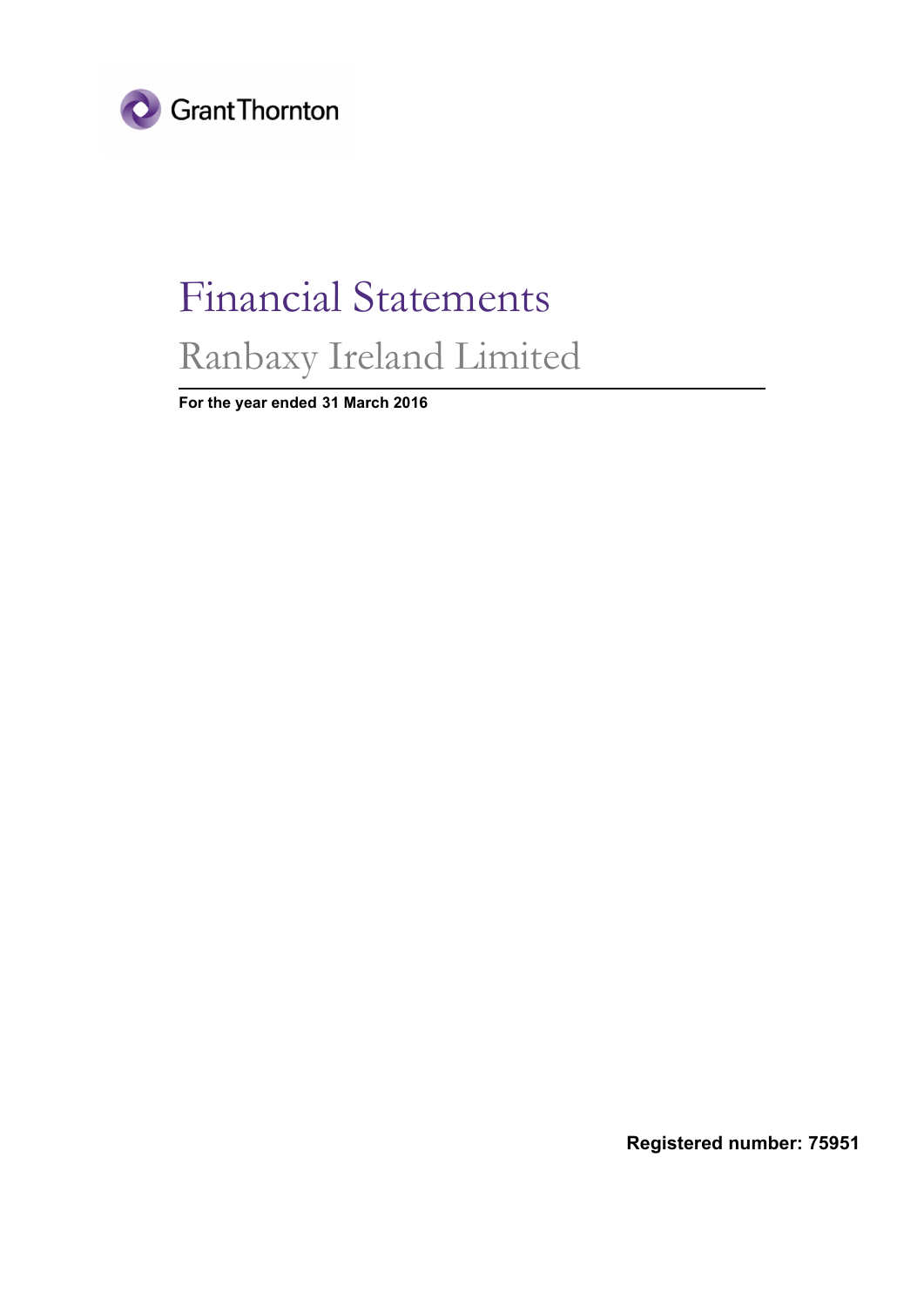## Company Information

| <b>Directors</b>            | H. de Kloet (Dutch)<br>B. Klener (Israel)<br>Y. Mahadik (Indian)                                  |
|-----------------------------|---------------------------------------------------------------------------------------------------|
| <b>Company secretary</b>    | S. Moloney                                                                                        |
| <b>Registered number</b>    | 75951                                                                                             |
| <b>Registered office</b>    | Spafield<br>Cork Road<br>Cashel<br>Co.Tipperary                                                   |
| <b>Independent auditors</b> | Grant Thornton<br>Chartered Accountants & Registered Auditors<br>14 South Mall<br>Cork<br>Ireland |
| <b>Bankers</b>              | <b>Ulster Bank Limted</b><br>49 Liberty Square<br>Thurles<br>Co.Tipperary                         |
|                             | Allied Irish Bank<br>66 Main Street<br>Cashel<br>Co.Tipperary                                     |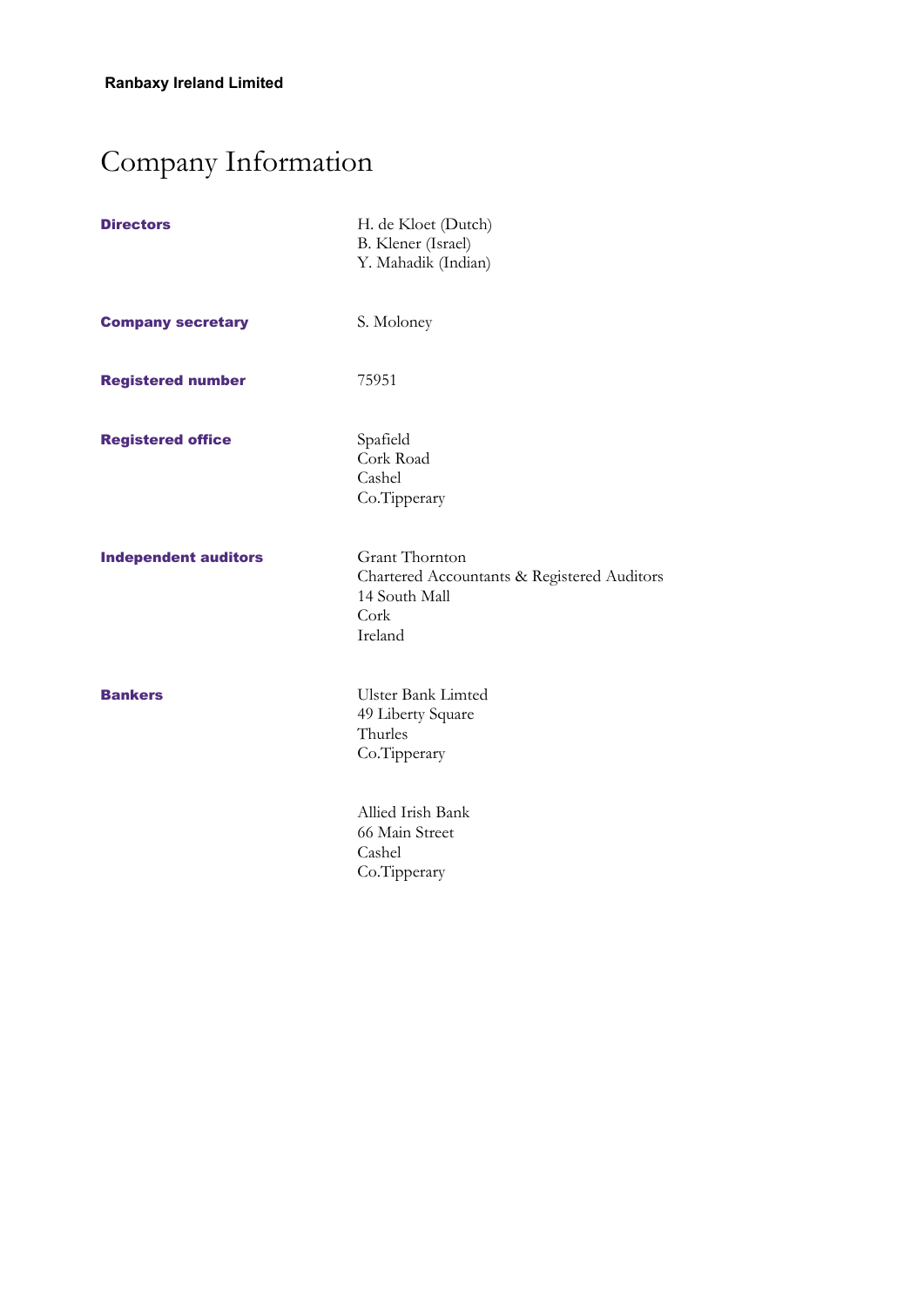### Contents

|                                              | Page           |
|----------------------------------------------|----------------|
| <b>Directors' report</b>                     | $1 - 2$        |
| <b>Directors' responsibilities statement</b> | 3              |
| <b>Independent auditors' report</b>          | $4 - 5$        |
| <b>Income statement</b>                      | 6              |
| <b>Statement of comprehensive income</b>     | $\overline{7}$ |
| <b>Statement of financial position</b>       | $8 - 9$        |
| <b>Statement of changes in equity</b>        | $9 - 10$       |
| <b>Statement of cash flows</b>               | 11             |
| <b>Notes to the financial statements</b>     | $12 - 26$      |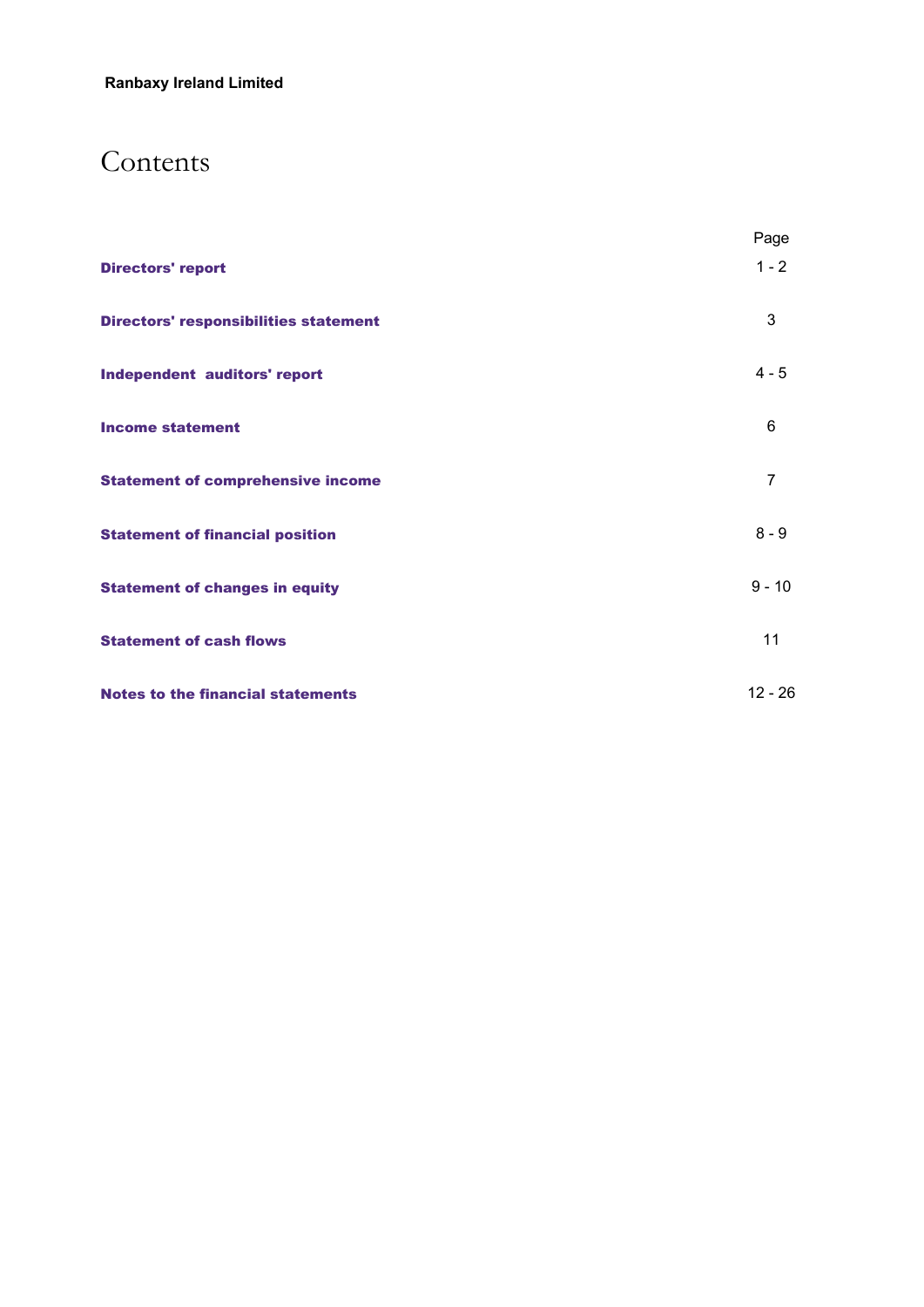### Directors' report **For the year ended 31 March 2016**

The directors present their annual report and the audited financial statements for the year ended 31 March 2016.

#### **Principal activities, business review and future developments**

The principal activity of the company is the manufacture, processing and selling of pharmaceutical products. One of the largest sales markets for the company is Poland and a Ranbaxy group company performs promotion and marketing activities on behalf of the company in this region. The costs if these activities are recharged to the company.

#### **Business review**

The company's ultimate parent undertaking, Sun Pharmaceutical Industries Limited announced on 31 March 2016, that it had decided to wind down the operations of the company by the end of the 2016 calendar year and subsequently close the plant. This has resulted in the financial statements being prepared on a break-up basis. As a result assets have been written down to their net recoverable amount on a break-up basis. The directors have also made appropriate provisions in order to bring about the orderly wind-down of the company and its operations.

#### **Principal risks and uncertainties**

The directors consider that the following are the principal risk factors that could material and adversely affect the company, which are similar risks to those of the parent company Sun Pharmaceutical Industries Limited.

#### **Economic risk**

The risk of unrealistic increases in wages or infrastructure cost impacting adversely on competitiveness of the group and its principal customers.

These risks are managed by innovative product sourcing and strict control of costs.

#### **Competition risk**

The directors of the company and subsidiaries management competition risk through close attention to customer service levels and product innovation.

#### **Financial risk**

Each of the companies within the group has budgetary and financial reporting procedures, supported by appropriate key performance indicators, to manage credit, liquidity and other financial risks.

#### **People in our business**

The continued success of the group has been achieved by the people working in it. Each of the subsidiaries is managed separately but reflects the group philosophy and ethos. There are many long serving members of staff and the relatively low turnover of personnel reflects the general policy of providing good terms and conditions of employment while dealing with staff as well as the other stakeholders in the business, in a fair and consistent manner. Their continued loyalty and hard work is much appreciated.

#### **Results and dividends**

The loss for the year, after taxation, amounted to  $\epsilon$ 3,936,115 (2015 - profit of  $\epsilon$ 2,797,064).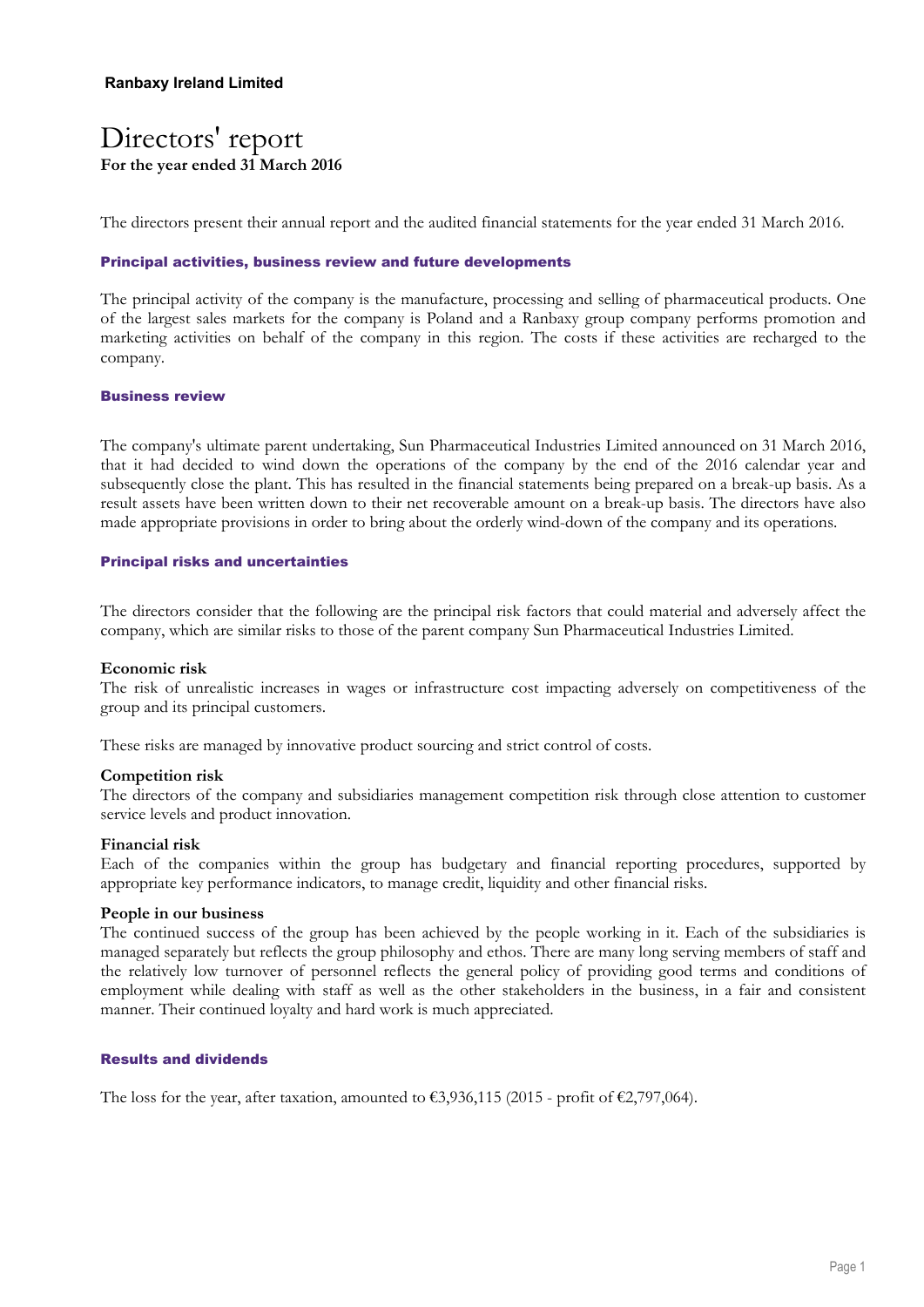### Directors' report **For the year ended 31 March 2016**

Directors and secretary and their interests

In accordance with the company's Articles of Association the directors are not required to retire by rotation.

On 6 November 2015 and 18 September 2015 Rajesh V Shah and Vickraman Sattanthan respectively retired as directors.

On 29 April 2016, Ashwani Malhotra and Neeraj Sharma resigned as directors and on the same date Hellen de Kloet, Benny Klener and Yashwant Mahadik were appointed as directors.

The directors and secretary who held office at 31 March 2016, as set out on page 1, had no interests in the shares of the company or other group companies.

#### Events since the end of the year

There have been no significant events since year end that would require amendment to or disclosure in the financial statements.

#### Accounting records

The measures taken by the directors to ensure compliance with the requirements of Sections 281 to 285 of the Companies Act 2014 with regard to the keeping of accounting records, are the employment of appropriately qualified accounting personnel and the maintenance of computerised accounting systems. The company's accounting records are maintained at the company's registered office at Spafield, Cork Road, Cashel, Co.Tipperary.

#### Auditors

On 2 February 2016 KPMG resigned as auditors and Grant Thornton were appointed in accordance with Section 383(2) of the Companies Act 2014.

This report was approved by the board on 29 April 2016 and signed on its behalf.

| Hellen de Kloet |  |
|-----------------|--|
| Director        |  |

................................................ **Benny Klener** Director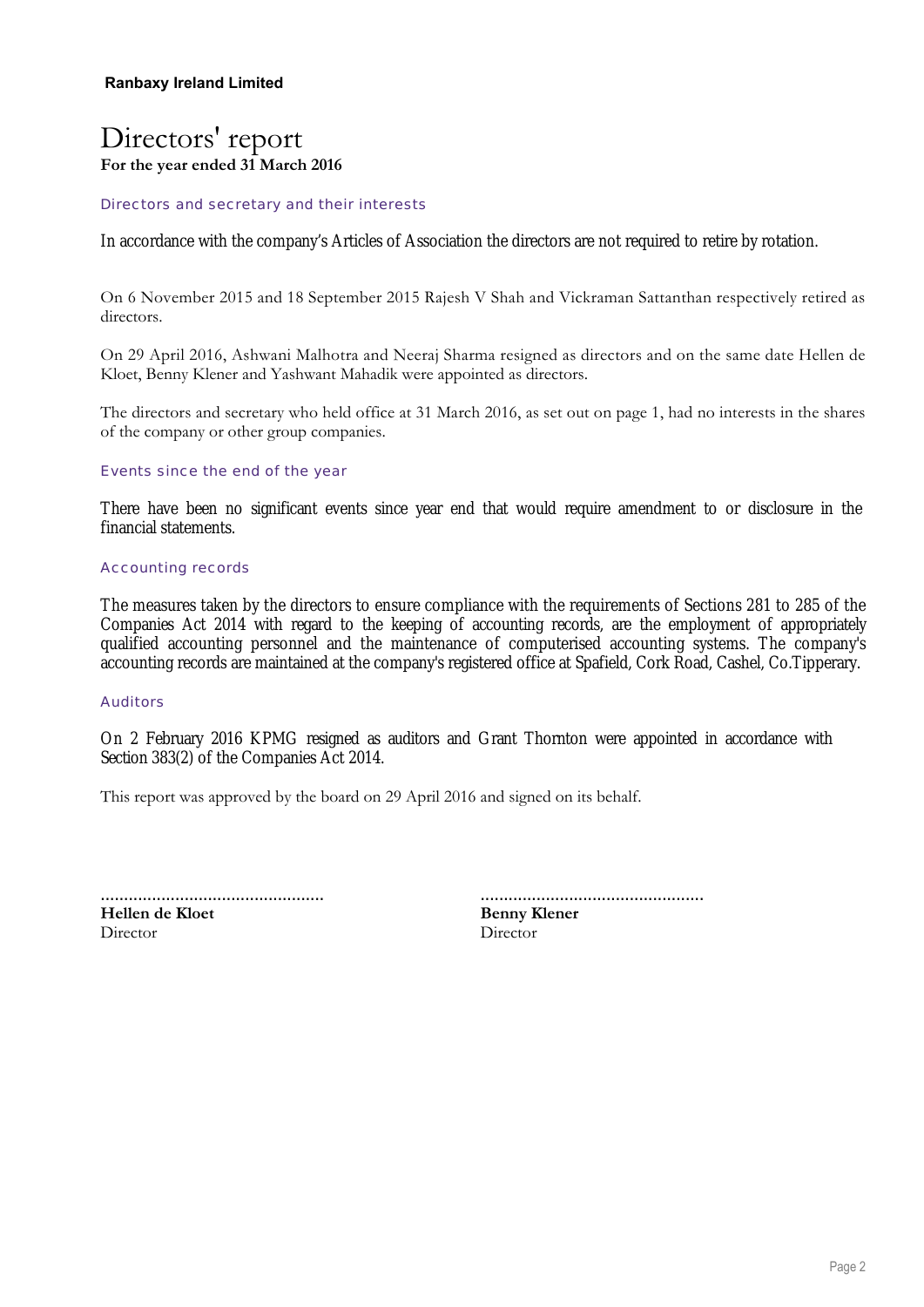### Directors' responsibilities statement **For the year ended 31 March 2016**

The directors are responsible for preparing the Directors' report and the financial statements in accordance with Irish law and regulations.

Irish company law requires the directors to prepare financial statements for each financial year giving a true and fair view of the state of affairs of the company for each financial year. Under the law, the directors have elected to prepare the financial statements in accordance with Irish Generally Accepted Accounting Practice in Ireland, including Financial Reporting Standard 102 'The Financial Reporting Standard applicable in the UK and Republic of Ireland' and promulgated by the Institute of Chartered Accountants in Ireland and Irish law.

Under company law, the directors must not approve the financial statements unless they are satisfied that they give a true and fair view of the assets, liabilities and financial position of the company for the financial year end date of the profit or loss of the company for that financial year and otherwise comply with the Companies Act 2014

In preparing these financial statements, the directors are required to:

- select suitable accounting policies and then apply them consistently;
- make judgments and accounting estimates that are reasonable and prudent;
- prepare the financial statements on the going concern basis unless it is inappropriate to presume that the company will continue in business.

The directors are responsible for ensuring that the company keeps or causes to be kept adequate accounting records which correctly explain and record the transactions of the company, enable at any time the assets, liabilities, financial position and profit or loss of the company to be determined with reasonable accuracy, enable them to ensure that the financial statements and Directors' report comply with the Companies Act 2014 and enable the financial statements to be audited. They are also responsible for safeguarding the assets of the company and hence for taking reasonable steps for the prevention and detection of fraud and other irregularities.

As explained in note 1.2 to the financial statements, the directors do not consider the going concern basis to be appropriate and these financial statements have therefore not been prepared on that basis.

On behalf of the board 29 April 2016

................................................ **Hellen de Kloet Director**

................................................

**Benny Klener** Director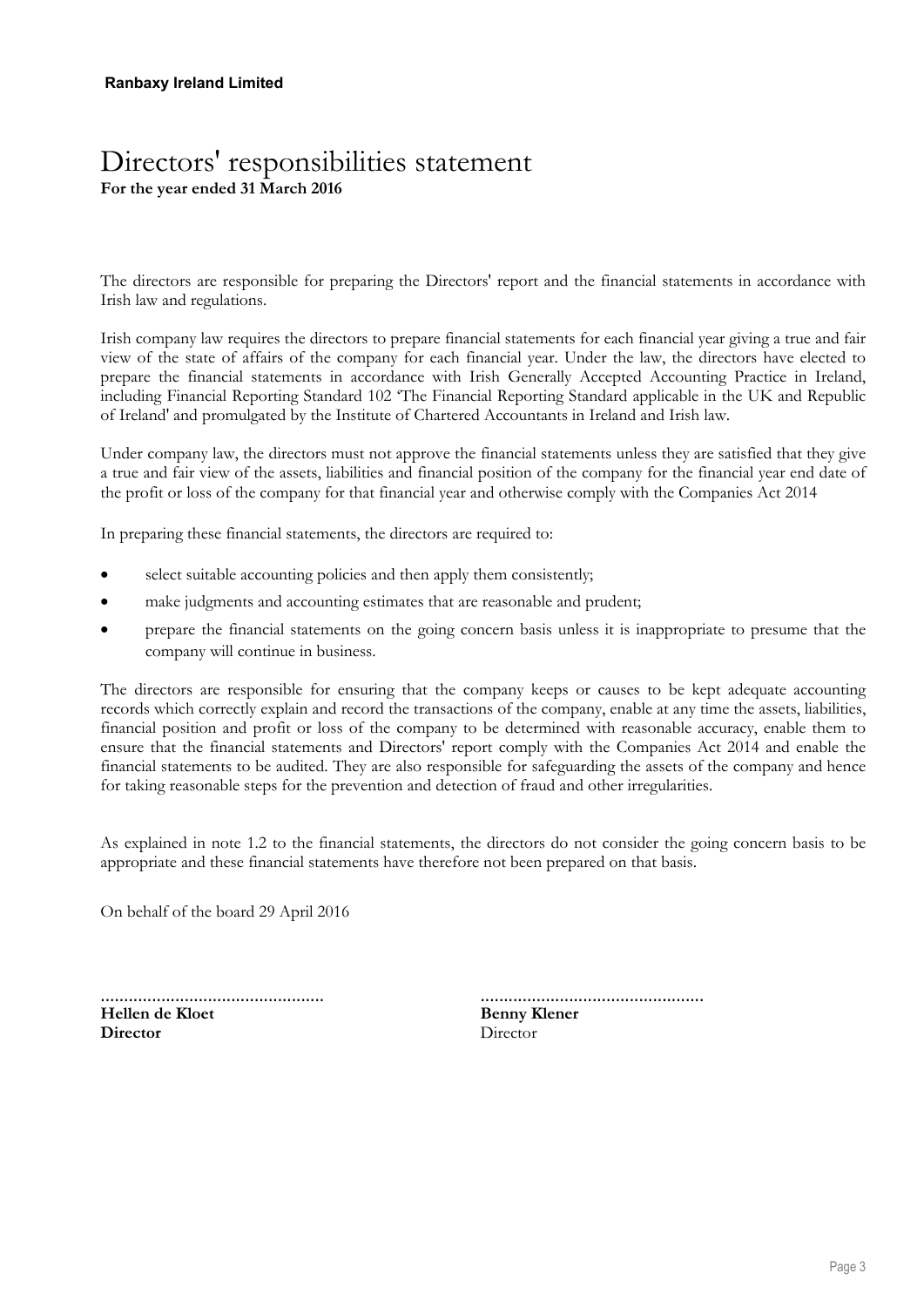

### Independent Auditors' Report to the Members of Ranbaxy Ireland Limited

We have audited the financial statements of Ranbaxy Ireland Limited for the year ended 31 March 2016, which comprise the Income statement, the Statement of comprehensive income, the Statement of financial position, the Statement of cash flows, the Statement of changes in equity and the related notes. The financial reporting framework that has been applied in their preparation is Irish law and accounting standards issued by the Financial Reporting Council and promulgated by the Institute of Chartered Accountants in Ireland including FRS 102 " The Financial Reporting Standard applicable in the UK and Republic of Ireland".

This report is made solely to the company's members, as a body, in accordance with Section 193 of the Companies Act 1990. Our audit work has been undertaken so that we might state to the company's members those matters we are required to state to them in an auditors' report and for no other purpose. To the fullest extent permitted by law, we do not accept or assume responsibility to anyone other than the company and the company's members as a body, for our audit work, for this report, or for the opinions we have formed.

#### **Respective responsibilities of directors and auditors**

As explained more fully in the Directors' responsibilities statement, the directors are responsible for the preparation of the financial statements giving a true and fair view and otherwise comply with Companies Act 2014. Our responsibility is to audit and express an opinion on the financial statements in accordance with Irish law and International Standards on Auditing (UK and Ireland). Those standards require us to comply with the Auditing Practices Board's Ethical Standards for Auditors.

#### **Scope of the audit of the financial statements**

An audit involves obtaining evidence about the amounts and disclosures in the financial statements sufficient to give reasonable assurance that the financial statements are free from material misstatement, whether caused by fraud or error. This includes an assessment of: whether the accounting policies are appropriate to the company's circumstances and have been consistently applied and adequately disclosed; the reasonableness of significant accounting estimates made by the directors; and the overall presentation of the financial statements. In addition, we read all the financial and non-financial information in the Directors' report to identify material inconsistencies with the audited financial statements and to identify any information that is apparently materially incorrect based on, or materially inconsistent with, the knowledge acquired by us in the course of performing the audit. If we become aware of any apparent material misstatements or inconsistencies we consider the implications for our report.

#### **Opinion on financial statements**

In our opinion the financial statements:

- give a true and fair view, in accordance with Generally Accepted Accounting Practice in Ireland, of the assets, liabilities and financial position of the company as at 31 March 2016 and of its loss for the year then ended; and
- have been properly prepared in accordance with the requirements of the Companies Act 2014.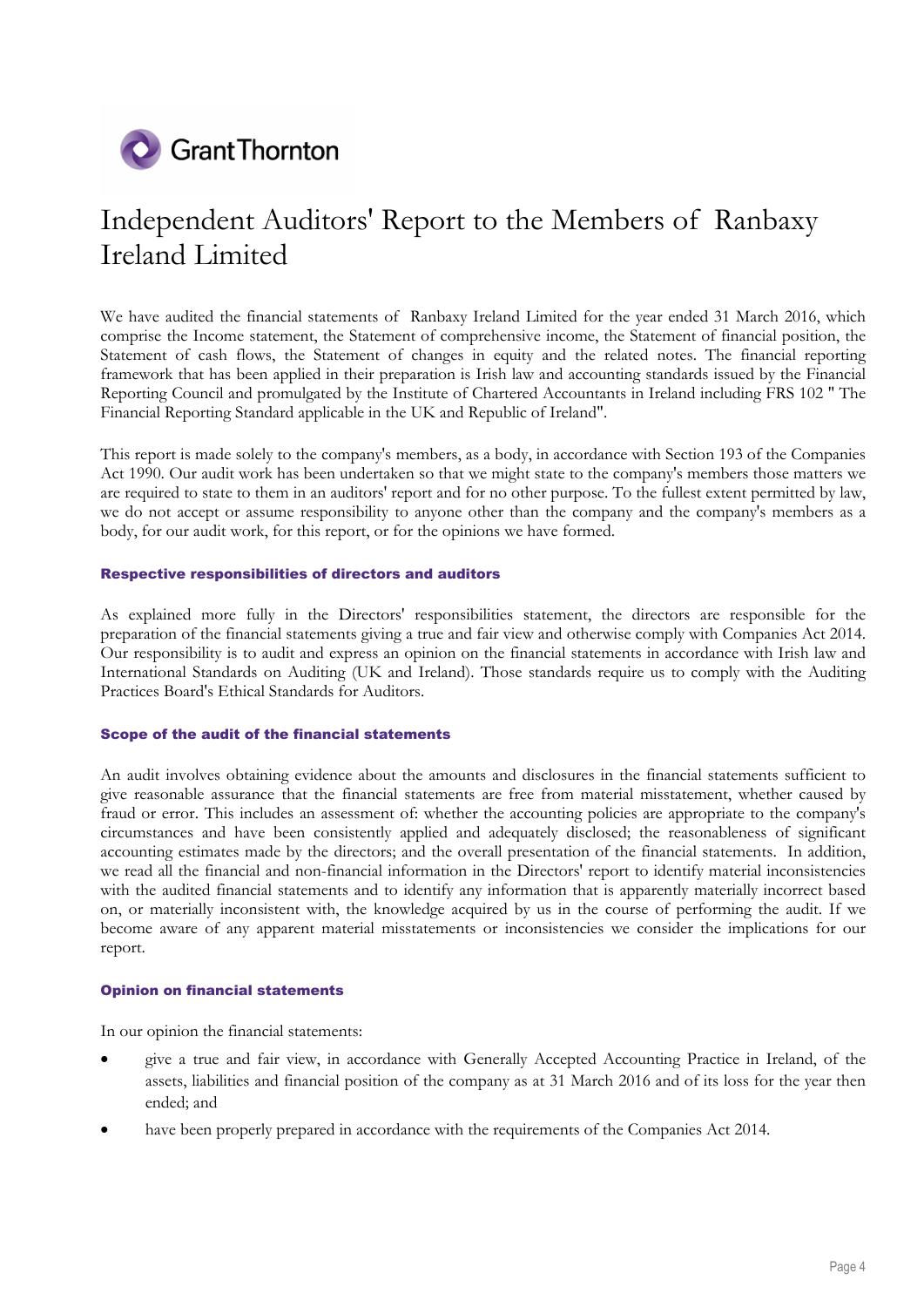

## Independent Auditors' Report to the Members of Ranbaxy Ireland Limited

#### **Matters on which we are required to report by the Companies Act 2014**

- We have obtained all the information and explanations which we consider necessary for the purposes of our audit.
- In our opinion the accounting records of the company were sufficient to permit the financial statements to be readily and properly audited.
- The financial statements are in agreement with the accounting records.
- In our opinion the information given in the Directors' report is consistent with the financial statements.

#### **Matters on which we are required to report by exception**

We have nothing to report in respect of the provisions in the Companies Act 2014 which require us to report to you if, in our opinion, the disclosures of directors' remuneration and transactions specified by law are not made.

Noel Delaney FCA for and on behalf of **Grant Thornton** Chartered Accountants 14 South Mall Registered Auditors

Cork Ireland

29 April 2016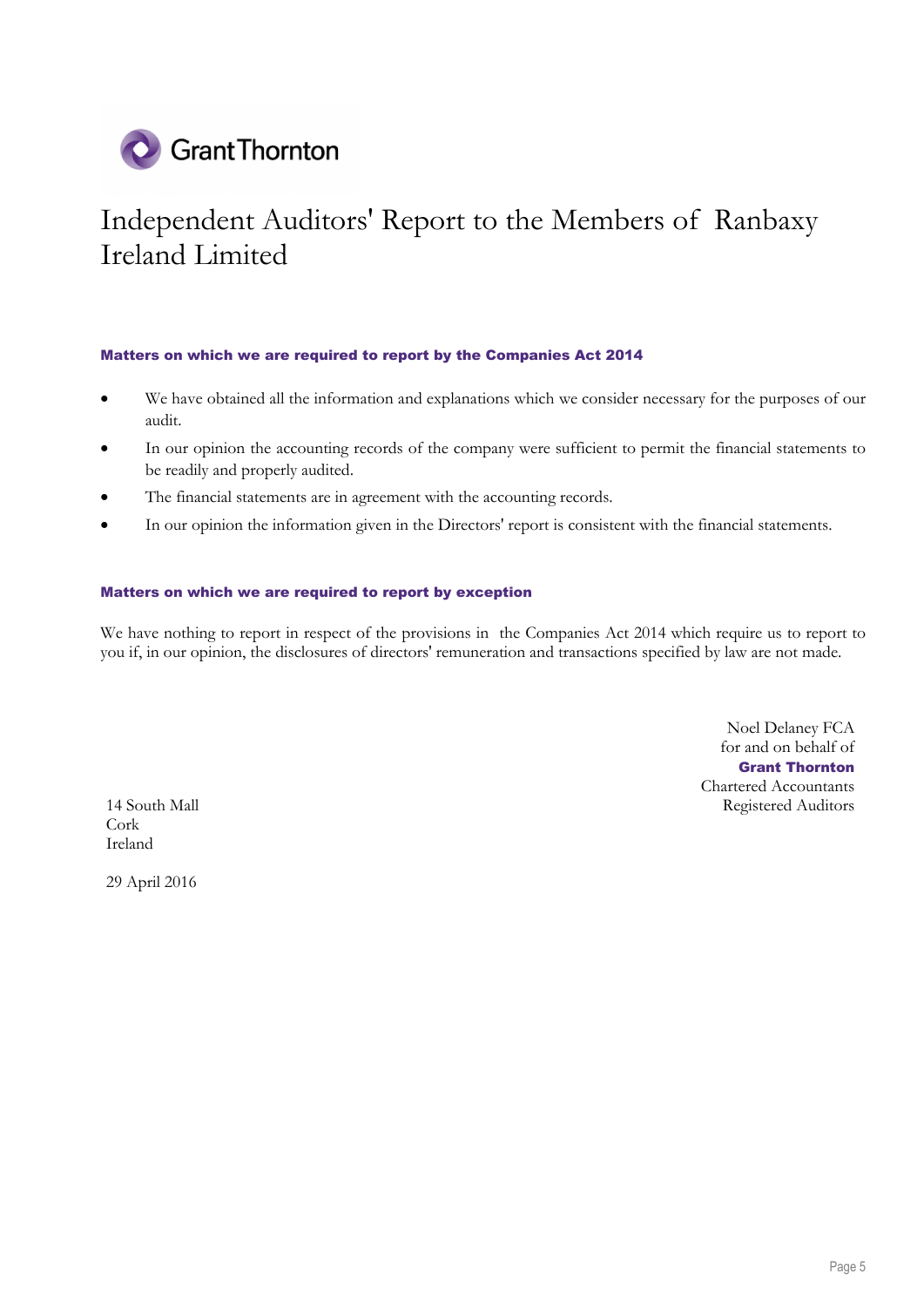## Income statement

### **For the year ended 31 March 2016**

| <b>Note</b>    | 2016<br>€      | 2015<br>€    |
|----------------|----------------|--------------|
| $\mathfrak{Z}$ | 45,805,418     | 46,118,849   |
|                | (23, 346, 208) | (29,074,546) |
|                | 22,459,210     | 17,044,303   |
|                | (11,677,666)   | (14,020,708) |
| 9              | (9,548,943)    |              |
| 12             | (5,492,249)    |              |
| $\overline{4}$ | (4,259,648)    | 3,023,595    |
| 6              | 183,389        | 144,346      |
|                | (4,076,259)    | 3,167,941    |
| 10             | 140,144        | (370, 877)   |
| 21             | (3,936,115)    | 2,797,064    |
|                |                |              |

The notes on pages 12 to 26 form part of these financial statements.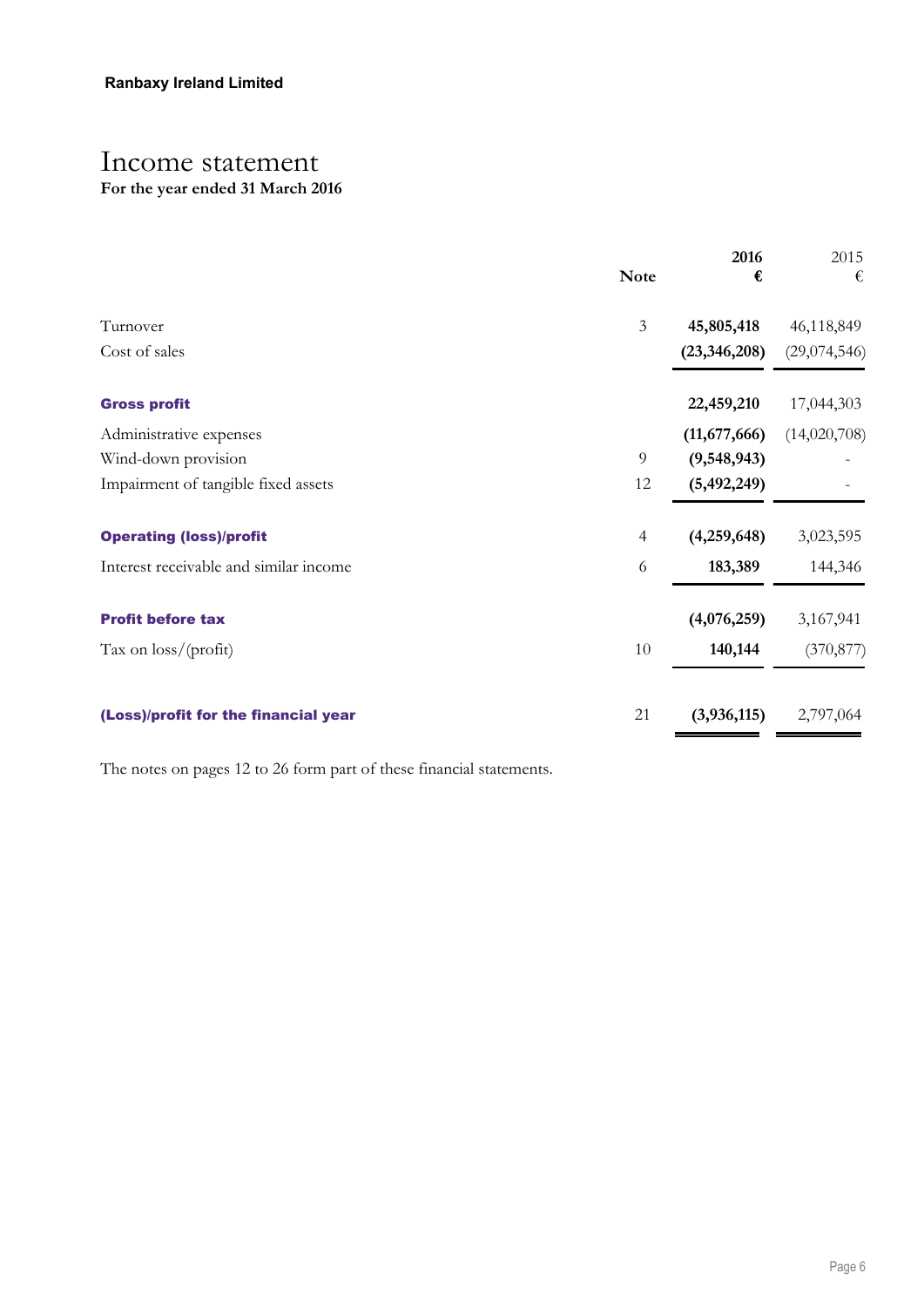### Statement of other comprehensive income **For the year ended 31 March 2016**

|                                                           | <b>Note</b> | 2016<br>€   | 2015<br>€ |
|-----------------------------------------------------------|-------------|-------------|-----------|
| (Loss)/profit for the financial year                      | 21          | (3,936,115) | 2,797,064 |
| Unrealised surplus on impairment of tangible fixed assets | 21          | (1,294,853) |           |
| Other comprehensive income for the year                   |             | (1,294,853) |           |
| Total comprehensive income for the year                   |             | (5,230,968) | 2,797,064 |

Signed on behalf of the board:

................................................ **Hellen de Kloet** Director Director

................................................ **Benny Klener**

Date: 29 April 2016 Date: 29 April 2016

The notes on pages 12 to 26 form part of these financial statements.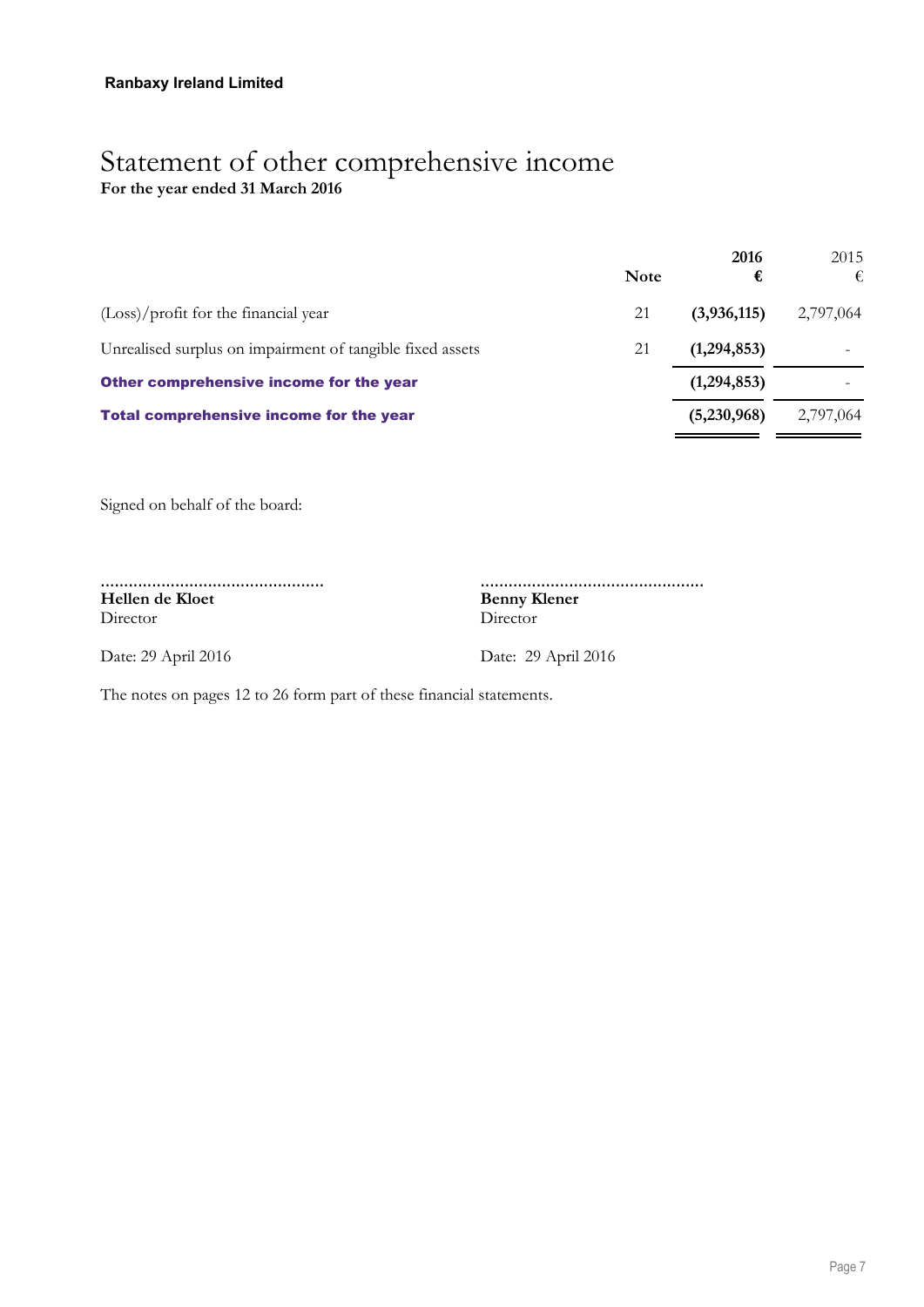### Statement of financial position **As at 31 March 2016**

|                                                            |             |             | 2016        |               | 2015       |
|------------------------------------------------------------|-------------|-------------|-------------|---------------|------------|
|                                                            | <b>Note</b> |             | €           |               | €          |
| <b>Fixed assets</b>                                        |             |             |             |               |            |
| Tangible assets                                            | 12          |             | 907,733     |               | 7,849,253  |
|                                                            |             |             | 907,733     |               | 7,849,253  |
| <b>Current assets</b>                                      |             |             |             |               |            |
| Stocks                                                     | 13          | 3,770,583   |             | 4,509,735     |            |
| Debtors: amounts falling due within one year               | 14          | 12,639,732  |             | 9,391,549     |            |
| Cash at bank and in hand                                   |             | 9,391,547   |             | 4,218,326     |            |
|                                                            |             | 25,801,862  |             | 18,119,610    |            |
| Creditors: amounts falling due within one year             | 15          | (4,373,250) |             | (7, 331, 529) |            |
| <b>Net current assets</b>                                  |             |             | 21,428,612  |               | 10,788,081 |
| <b>Total assets less current liabilities</b>               |             |             | 22,336,345  |               | 18,637,334 |
| Creditors: amounts falling due after more<br>than one year | 16          |             |             |               | (363,008)  |
| <b>Provisions for liabilities</b>                          |             |             |             |               |            |
| Deferred tax                                               |             |             |             | (255, 956)    |            |
| Wind-down provision                                        | 18          | (9,548,943) |             |               |            |
|                                                            |             |             | (9,548,943) |               | (255, 956) |
| <b>Net assets</b>                                          |             |             | 12,787,402  |               | 18,018,370 |
| <b>Capital and reserves</b>                                |             |             |             |               |            |
| Called up share capital presented as equity                | 19          |             | 7,111,465   |               | 7,111,465  |
| Revaluation reserve                                        | 20          |             |             |               | 1,294,853  |
| Capital redemption reserve                                 | 20          |             | 54,964      |               | 54,964     |
| Profit and loss account                                    | 20          |             | 5,620,973   |               | 9,557,088  |
| <b>Shareholders' funds</b>                                 | 21          |             | 12,787,402  |               | 18,018,370 |

The financial statements were approved and authorised for issue by the board on 29 April 2016.

Signed on behalf of the board:

................................................ **Hellen de Kloet** Director Date: 29 April 2016 Date: 29 April 2016

................................................ **Benny Klener**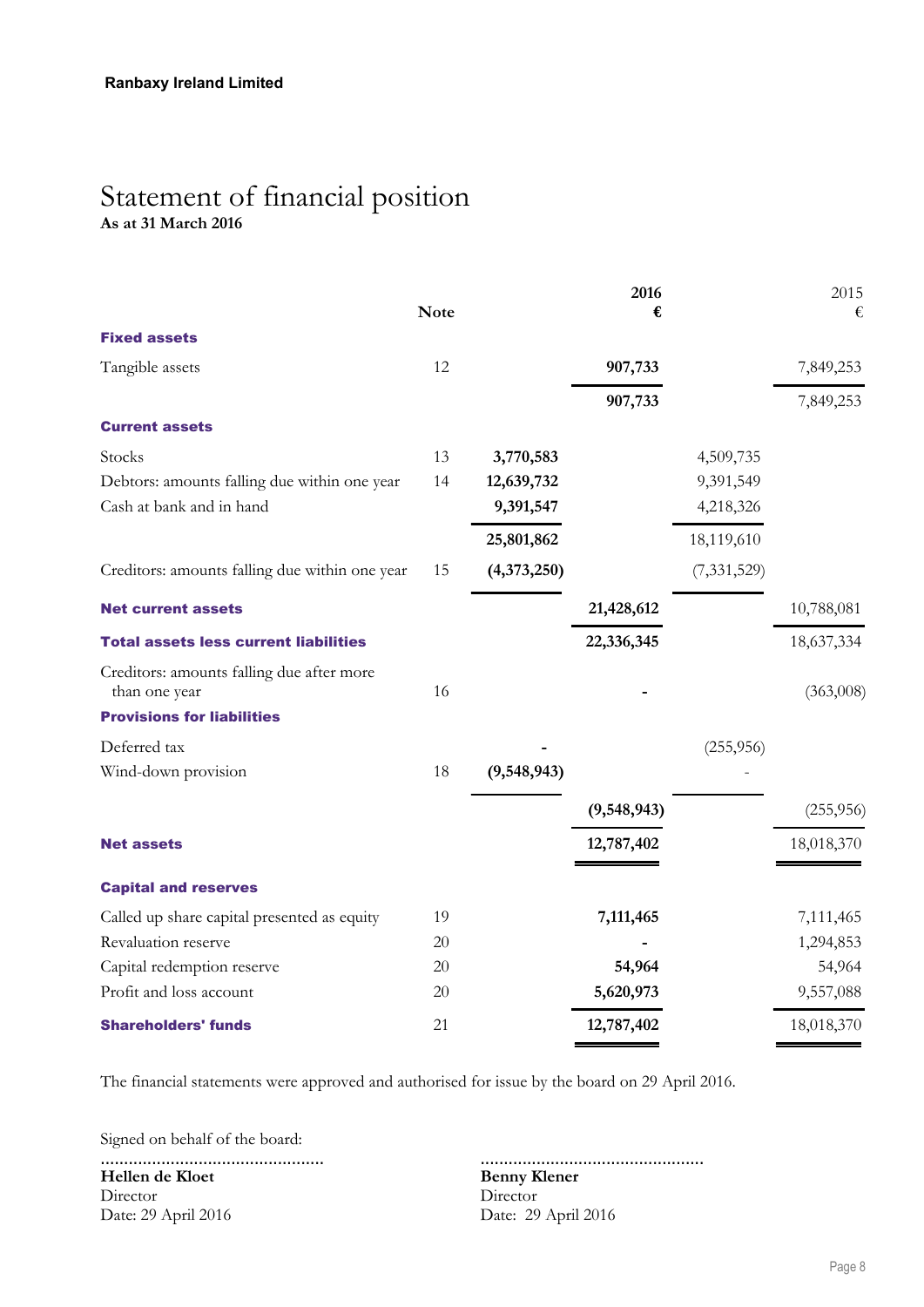### Statement of changes in equity **As at 31 March 2016**

|                                                   | Share capital | Capital<br>redemption<br>reserve | Revaluation<br>reserve | Retained<br>earnings | Total equity  |
|---------------------------------------------------|---------------|----------------------------------|------------------------|----------------------|---------------|
|                                                   | €             | €                                | €                      | €                    | €             |
| At 1 April 2015                                   | 7,111,465     | 54,964                           | 1,294,853              | 9,557,088            | 18,018,370    |
| <b>Comprehensive income for the</b><br>year       |               |                                  |                        |                      |               |
| Loss for the year                                 |               |                                  |                        | (3,936,115)          | (3,936,115)   |
| Impairment of previously revalued<br>fixed assets |               |                                  | (1, 294, 853)          |                      | (1, 294, 853) |
| <b>Other comprehensive income</b><br>for the year |               |                                  | (1, 294, 853)          |                      | (1, 294, 853) |
| <b>Total comprehensive income</b><br>for the year |               |                                  | (1,294,853)            | (3,936,115)          | (5,230,968)   |
| <b>At 31 March 2016</b>                           | 7,111,465     | 54,964                           |                        | 5,620,973            | 12,787,402    |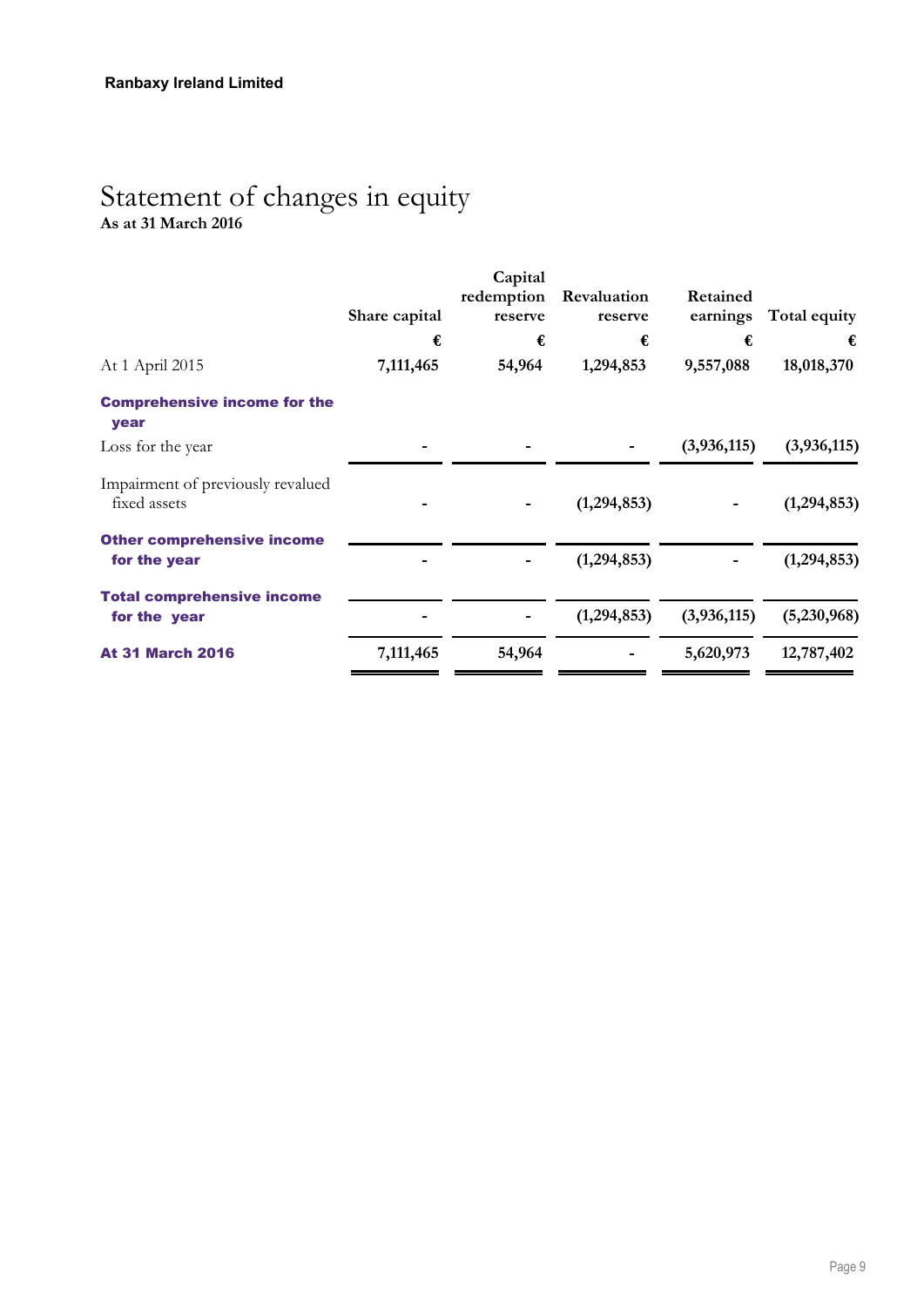## Statement of changes in equity

**As at 31 March 2015**

| Share capital | Capital<br>redemption<br>reserve | Revaluation<br>reserve | Retained<br>earnings | Total equity |
|---------------|----------------------------------|------------------------|----------------------|--------------|
| €             | €                                | €                      | €                    | €            |
| 7,111,465     | 54,964                           | 1,294,853              | 8,760,024            | 17,221,306   |
|               |                                  |                        |                      |              |
|               |                                  |                        | 2,797,064            | 2,797,064    |
|               |                                  |                        | 2,797,064            | 2,797,064    |
|               |                                  |                        |                      |              |
|               |                                  |                        | (2,000,000)          | (2,000,000)  |
|               |                                  |                        | (2,000,000)          | (2,000,000)  |
| 7,111,465     | 54,964                           | 1,294,853              | 9,557,088            | 18,018,370   |
|               |                                  |                        |                      |              |

The notes on pages 12 to 26 form part of these financial statements.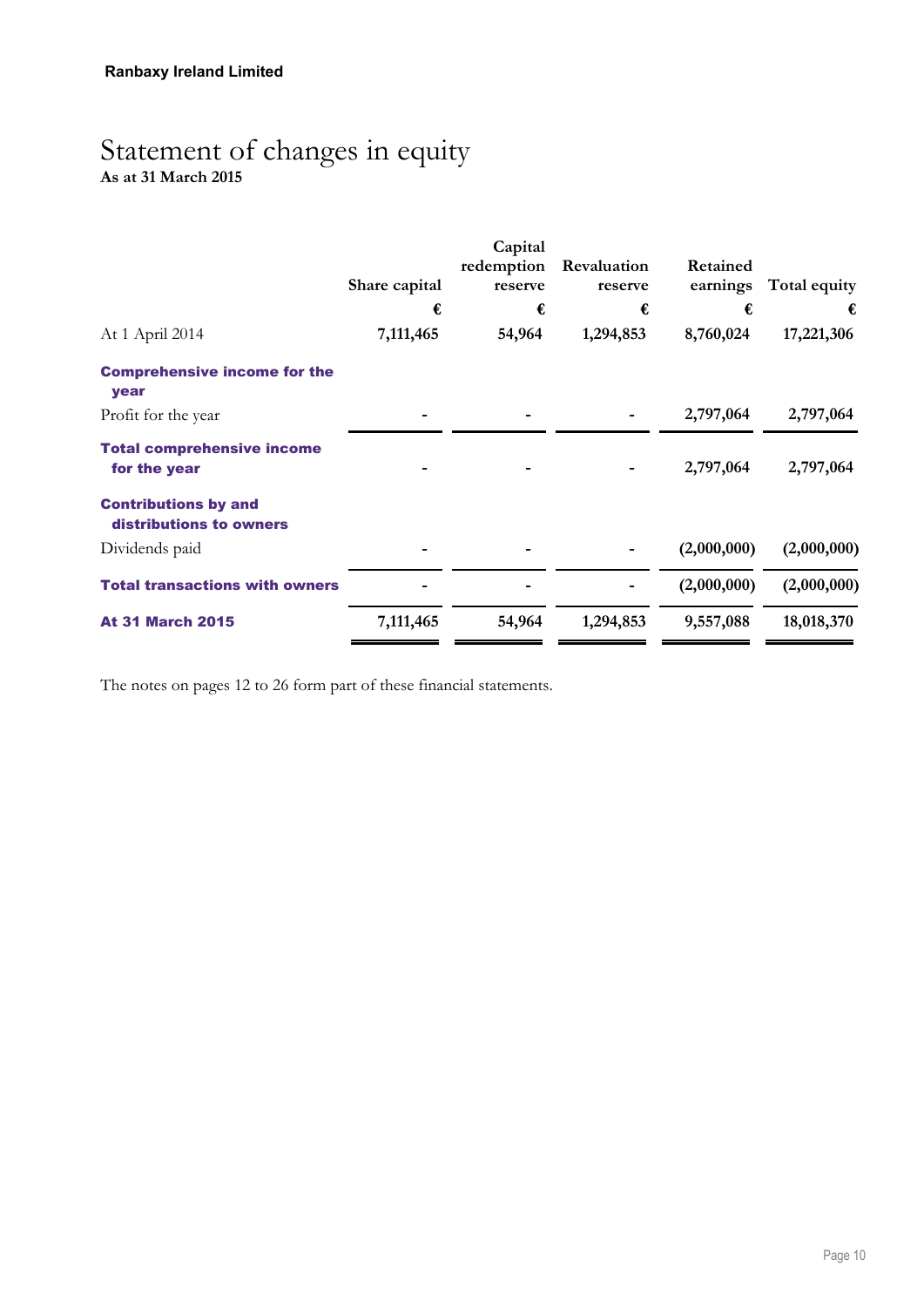## Statement of cash flows

**For the year ended 31 March 2016**

|                                                           | 2016<br>€   | 2015<br>€   |
|-----------------------------------------------------------|-------------|-------------|
| <b>Cash flows from operating activities</b>               |             |             |
| (Loss)/profit for the financial year                      | (3,936,115) | 2,797,064   |
| <b>Adjustments for:</b>                                   |             |             |
| Amortisation of intangible assets                         | (363,008)   | (19,008)    |
| Depreciation of tangible assets                           | 286,875     | 602,763     |
| Impairment of tangible assets                             | 5,492,249   |             |
| Loss on disposal of tangible assets                       | 81          | 19,571      |
| Decrease in stocks                                        | 739,152     | 1,642,836   |
| Interest received                                         | (183, 389)  | (144, 346)  |
| Taxation charge                                           | (140, 144)  | 370,877     |
| Decrease/(increase) in debtors                            | 3,031,604   | (778, 956)  |
| (Increase)/decrease in amounts owed by group undertakings | (6,279,787) | 930,885     |
| (Decrease)/increase in creditors                          | (2,323,182) | 488,612     |
| Decrease in amounts owed to group undertakings            | (681, 736)  | (733, 547)  |
| Increase in wind-down provision                           | 9,548,943   |             |
| Taxation paid                                             | (69, 173)   | (627, 671)  |
| <b>Net cash generated from operating activities</b>       | 5,122,370   | 4,549,080   |
| <b>Cash flows from investing activities</b>               |             |             |
| Purchase of tangible fixed assets                         |             | (609, 524)  |
| Proceeds from sale of tangible fixed assets               | 42,941      |             |
| Interest received                                         | 183,389     | 144,346     |
| Purchase of tangible assets                               | (175, 479)  |             |
| <b>Net cash from investing activities</b>                 | 50,851      | (465, 178)  |
| <b>Cash flows from financing activities</b>               |             |             |
| Dividends paid                                            |             | (2,000,000) |
| <b>Net cash used in financing activities</b>              |             | (2,000,000) |
| Net increase in cash and cash equivalents                 | 5, 173, 221 | 2,083,902   |
| Cash and cash equivalents at beginning of year            | 4,218,326   | 2,134,424   |
| Cash and cash equivalents at the end of year              | 9,391,547   | 4,218,326   |
| Cash at bank and in hand                                  | 9,391,547   | 4,218,326   |
|                                                           | 9,391,547   | 4,218,326   |
|                                                           |             |             |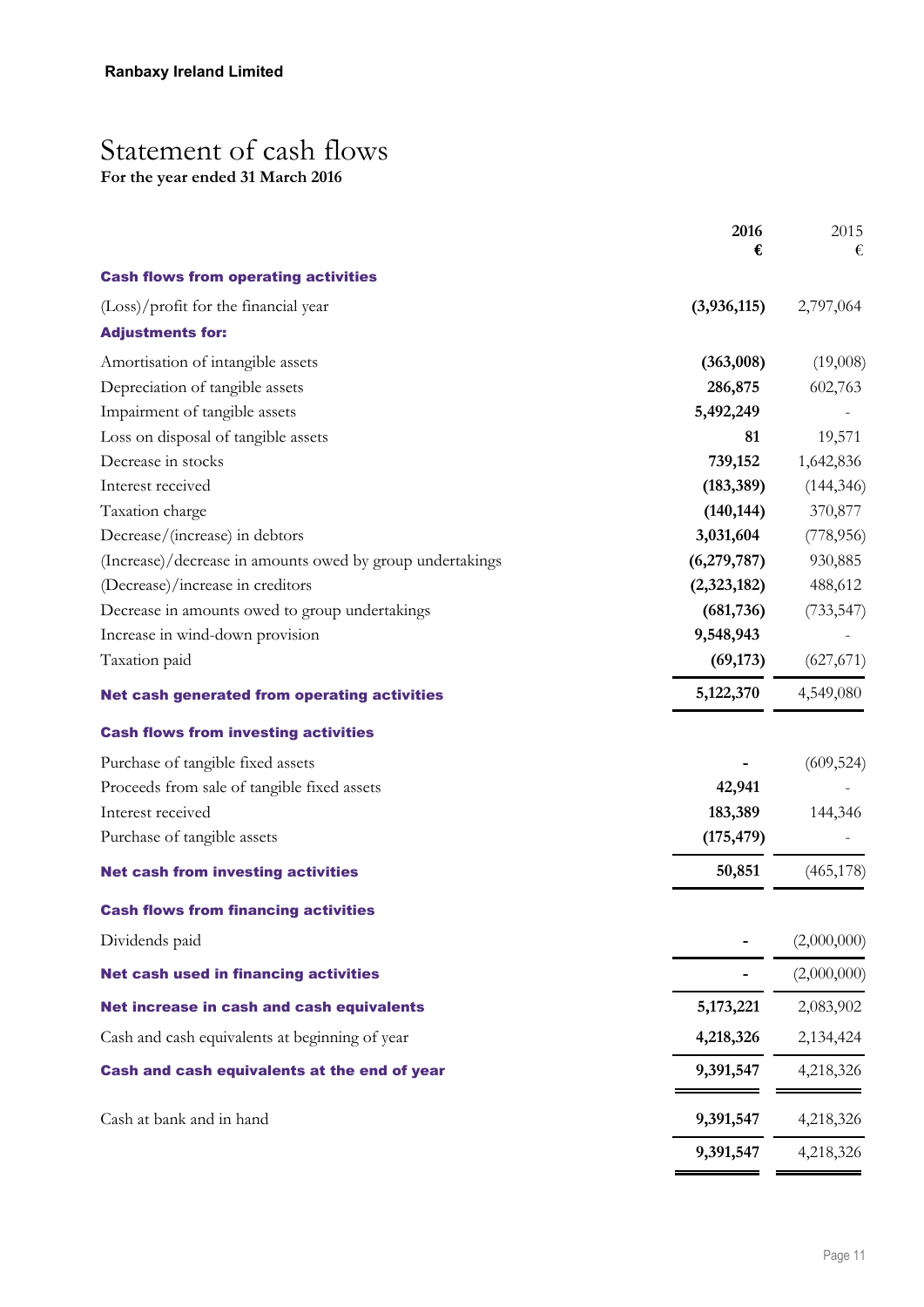#### **1. Accounting policies**

#### **1.1 Basis of preparation of financial statements**

The financial statements have been prepared in accordance with Financial Reporting Standard 102, the Financial Reporting Standard applicable in the United Kingdom and the Republic of Ireland and Irish statute comprising of the Companies Act 2014.

Information on the impact of first-time adoption of FRS 102 is given in note 27.

The preparation of financial statements in compliance with FRS 102 requires the use of certain critical accounting estimates. It also requires management to exercise judgment in applying the company's accounting policies (see note 2).

The following principal accounting policies have been applied:

#### **1.2 Going concern**

On 31 March 2016, the directors of the company announced that the company would wind-down operations by the end of the calendar year and subsequently close the plant and company. As a result the going concern basis of preparation was not deemed appropriate and the financial statements have been prepared on a break-up basis.

#### **1.3 Turnover**

Turnover represent amounts invoiced excluding value added tax in respect of the sale of goods and supply of services which have been carried out during the year. Turnover of sale of goods is recognised when the significant risks and rewards of ownership have been transferred to the buyer. Transfer occurs when the product is received at the customer's warehouse. Turnover for provision of services is recognised when services rendered to customers are completed and the right to reserve payment is established.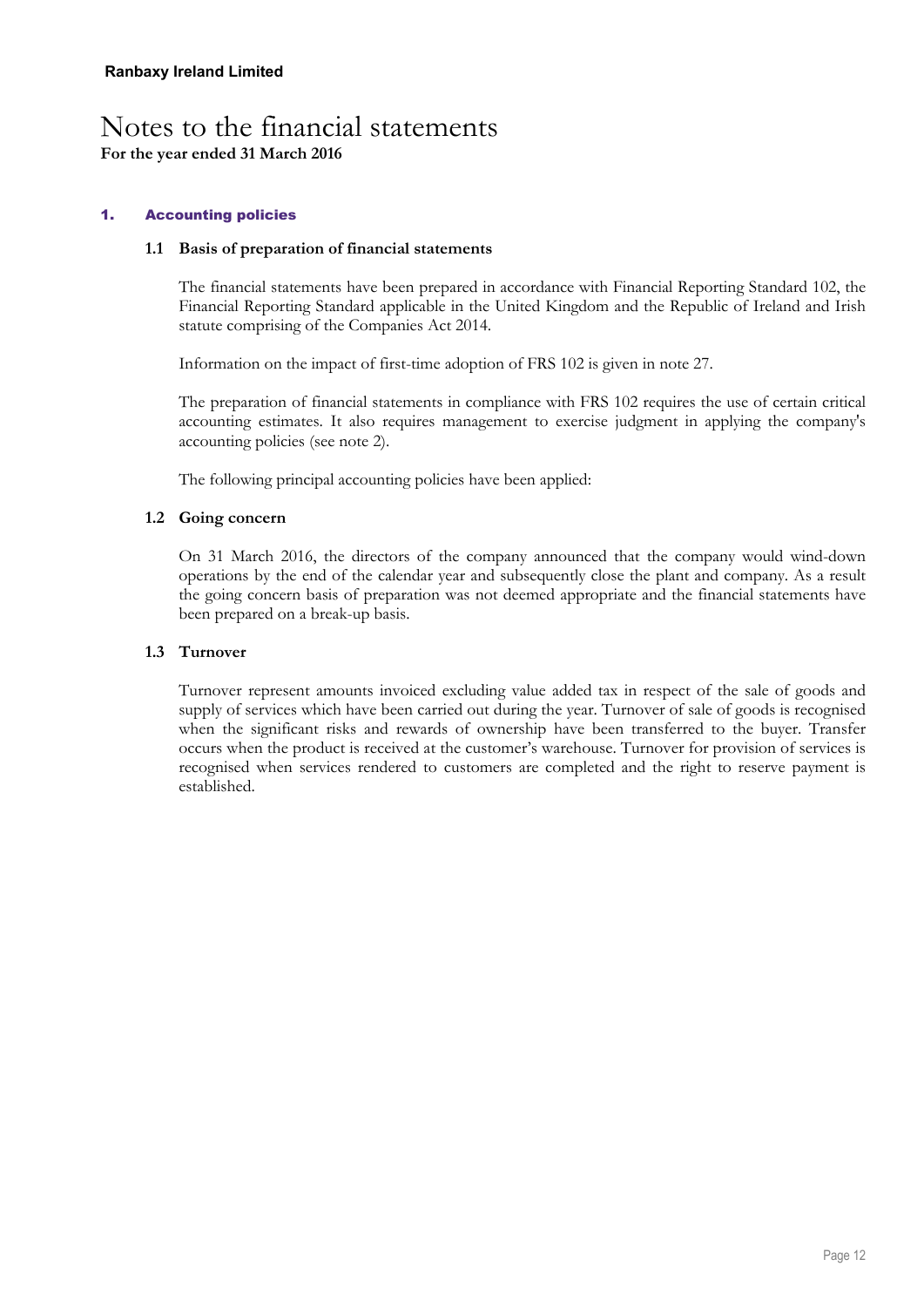**For the year ended 31 March 2016**

#### **1. Accounting policies (continued)**

#### **1.4 Tangible fixed assets**

Plant and machinery are stated at cost less accumulated depreciation and any accumulated impairment losses.

Land and buildings are carried at revalued amount less accumulated depreciation and impairment. Formal valuations are undertaken by independent professional valuers at least every five years. Interim valuations are undertaken as required to ensure that there is no material difference between carrying values and current values.

Tangible fixed assets under the cost model are stated at historical cost less accumulated depreciation and any accumulated impairment losses. Historical cost includes expenditure that is directly attributable to bringing the asset to the location and condition necessary for it to be capable of operating in the manner intended by management.

At each reporting date the company assesses whether there is any indication of impairment. If such indication exists, the recoverable amount of the asset is determined which is the higher of its fair value less costs to sell and its value in use. An impairment loss is recognised where the carrying amount exceeds the recoverable amount.

The company adds to the carrying amount of an item of fixed assets the cost of replacing part of such an item when that cost is incurred, if the replacement part is expected to provide incremental future benefits to the company. The carrying amount of the replaced part is derecognised. Repairs and maintenance are charged to profit or loss during the period in which they are incurred.

Land is not depreciated. Depreciation on other assets is charged so as to allocate the cost of assets less their residual value over their estimated useful lives, using the straight-line method. The estimated useful lives range as follows:

The estimated useful lives range as follows:

| <b>Buildings</b>    |  | 50 years |
|---------------------|--|----------|
| Plant and machinery |  | 15 years |

The assets' residual values, useful lives and depreciation methods are reviewed, and adjusted prospectively if appropriate, or if there is an indication of a significant change since the last reporting date.

Gains and losses on disposals are determined by comparing the proceeds with the carrying amount and are recognised within 'other operating income' in the Income Statement.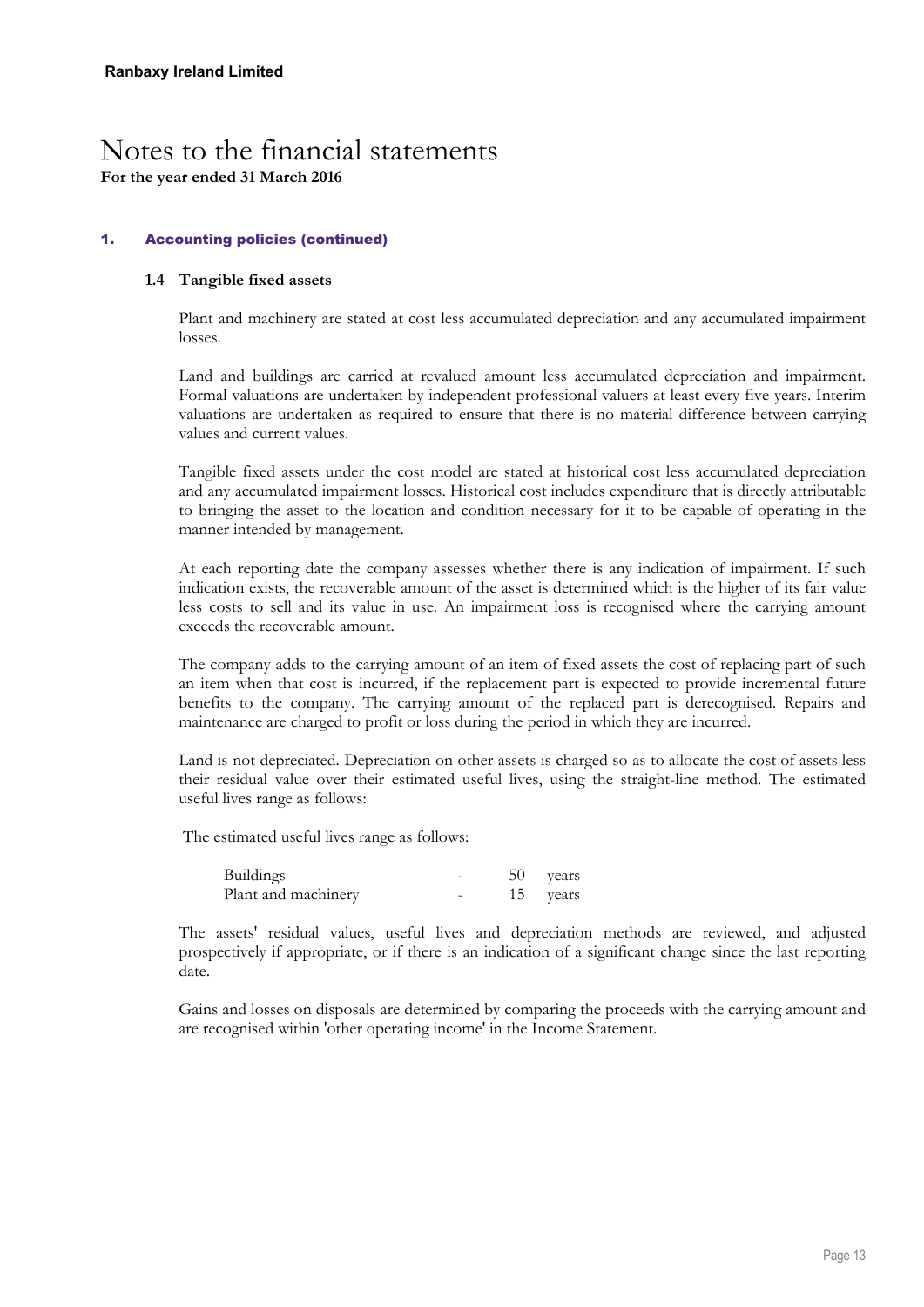**For the year ended 31 March 2016**

#### **1. Accounting policies (continued)**

#### **1.5 Stocks**

Stocks are stated at the lower of cost and net realisable value, being the estimated selling price less costs to complete and sell. Cost is based on the cost of purchase on a first in, first outbasis. Work in progress and finished goods include labour and attributable overheads.

At each reporting date, stocks are assessed for impairment. If stock is impaired, the carrying amount is reduced to its selling price less costs to complete and sell. The impairment loss is recognised immediately in profit or loss.

#### **1.6 Debtors**

Short term debtors are measured at transaction price, less any impairment. Loans receivable are measured initially at fair value, net of transaction costs, and are measured subsequently at amortised cost using the effective interest method, less any impairment.

#### **1.7 Creditors**

Short term creditors are measured at the transaction price. Other financial liabilities, including bank loans, are measured initially at fair value, net of transaction costs, and are measured subsequently at amortised cost using the effective interest method.

#### **1.8 Government grants**

Grants are accounted under the accruals model as permitted by FRS 102. Grants relating to expenditure on tangible fixed assets are credited to the Income statement at the same rate as the depreciation on the assets to which the grant relates. The deferred element of grants is included in creditors as deferred income.

Grants of a revenue nature are recognised in the Income statement in the same period as the related expenditure.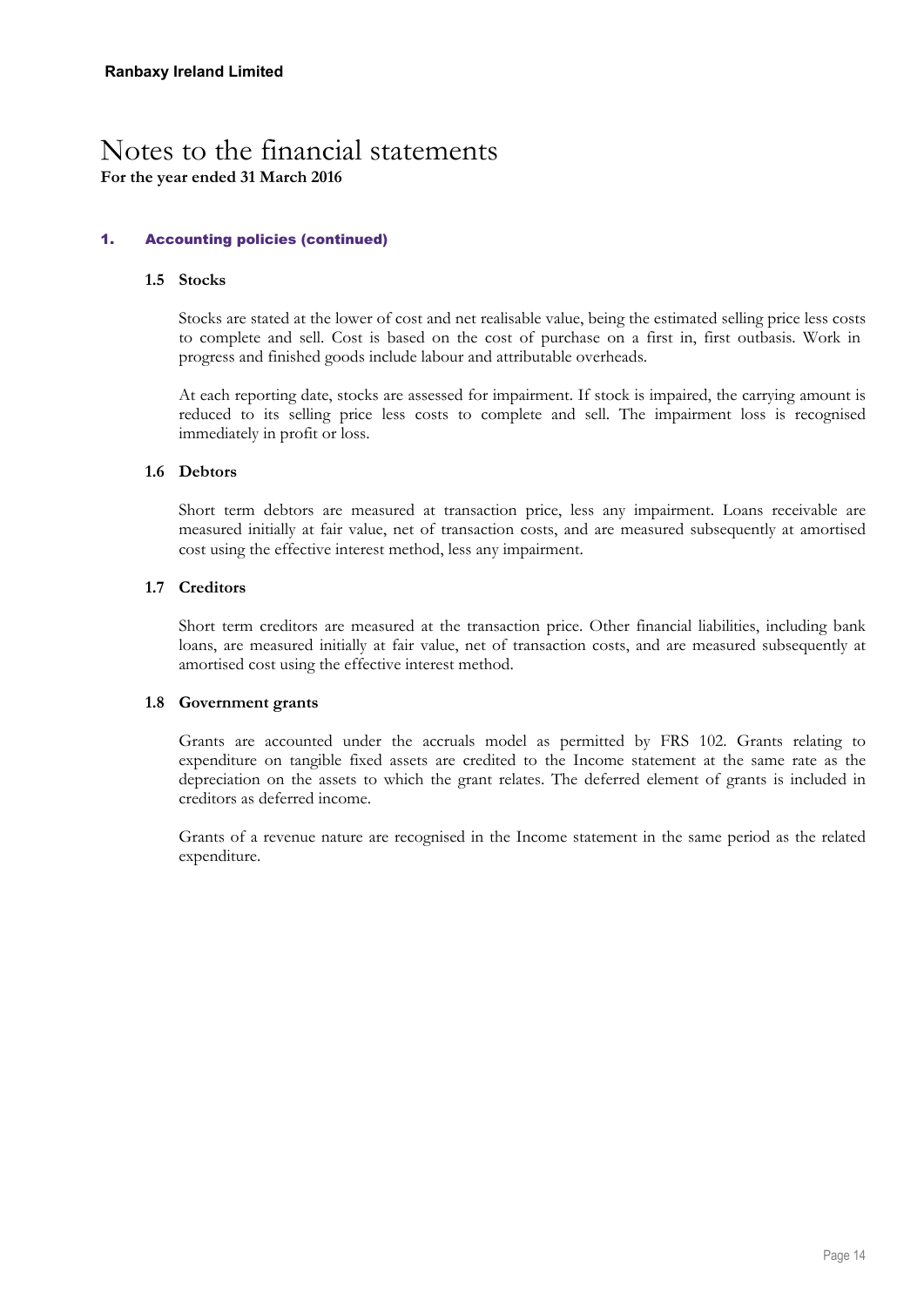**For the year ended 31 March 2016**

#### **1. Accounting policies (continued)**

#### **1.9 Foreign currency translation**

#### **Functional and presentation currency**

The company's functional and presentational currency is Euro.

#### **Transactions and balances**

Foreign currency transactions are translated into the functional currency using the spot exchange rates at the dates of the transactions.

At each period end foreign currency monetary items are translated using the closing rate. Nonmonetary items measured at historical cost are translated using the exchange rate at the date of the transaction and non-monetary items measured at fair value are measured using the exchange rate when fair value was determined.

Foreign exchange gains and losses resulting from the settlement of transactions and from the translation at period-end exchange rates of monetary assets and liabilities denominated in foreign currencies are recognised in the Income statement except when deferred in other comprehensive income as qualifying cash flow hedges.

#### **1.10 Pensions**

#### **Defined contribution pension plan**

The company operates a defined contribution plan for its employees. A defined contribution plan is a pension plan under which the company pays fixed contributions into a separate entity. Once the contributions have been paid the company has no further payments obligations.

The contributions are recognised as an expense in the Income statement when they fall due. Amounts not paid are shown in accruals as a liability in the Statement of financial position. The assets of the plan are held separately from the company in independently administered funds.

#### **1.11 Interest income**

Interest income is recognised in the Income statement using the effective interest method.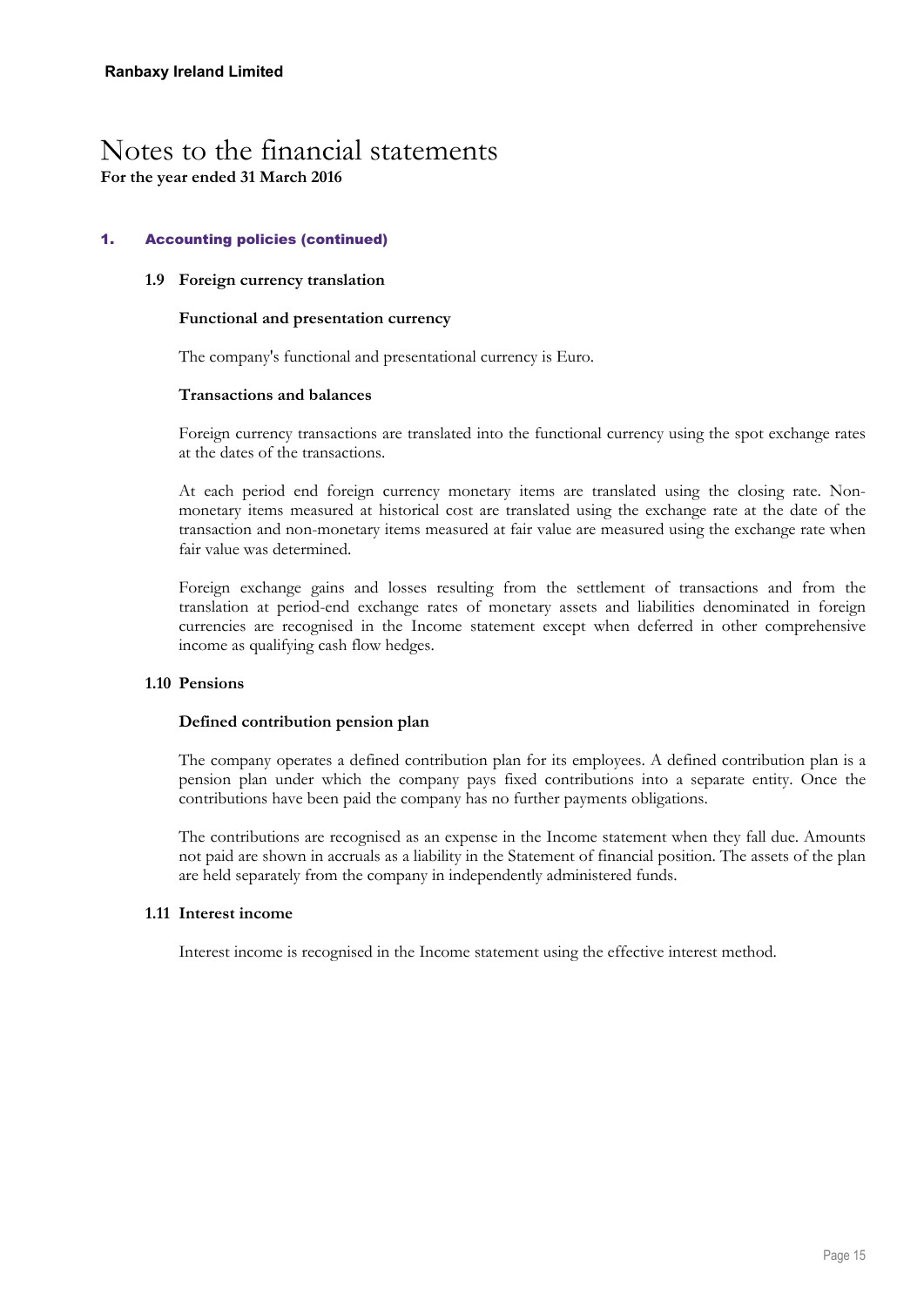**For the year ended 31 March 2016**

#### **1. Accounting policies (continued)**

#### **1.12 Provisions for liabilities**

Provisions are made where an event has taken place that gives the company a legal or constructive obligation that probably requires settlement by a transfer of economic benefit, and a reliable estimate can be made of the amount of the obligation.

Provisions are charged as an expense to the Income statement in the year that the company becomes aware of the obligation, and are measured at the best estimate at the Statement of financial position date of the expenditure required to settle the obligation, taking into account relevant risks and uncertainties.

When payments are eventually made, they are charged to the provision carried in the Statement of financial position.

#### **1.13 Current and deferred taxation**

The tax expense for the year comprises current and deferred tax. Tax is recognised in the Income statement, except that a change attributable to an item of income and expense recognised as other comprehensive income or to an item recognised directly in equity is also recognised in other comprehensive income or directly in equity respectively.

The current income tax charge is calculated on the basis of tax rates and laws that have been enacted or substantively enacted by the reporting date in the countries where the company operates and generates income.

Deferred balances are recognised in respect of all timing differences that have originated but not reversed by the Statement of financial position date, except that:

- The recognition of deferred tax assets is limited to the extent that it is probable that they will be recovered against the reversal of deferred tax liabilities or other future taxable profits; and
- Any deferred tax balances are reversed if and when all conditions for retaining associated tax allowances have been met.

Deferred tax balances are not recognised in respect of permanent differences except in respect of business combinations, when deferred tax is recognised on the differences between the fair values of assets acquired and the future tax deductions available for them and the differences between the fair values of liabilities acquired and the amount that will be assessed for tax. Deferred income tax is determined using tax rates and laws that have been enacted or substantively enacted by the reporting date.

#### **1.14 Exceptional items**

Exceptional items are transactions that fall within the ordinary activities of the company but are presented separately due to their size or incidence.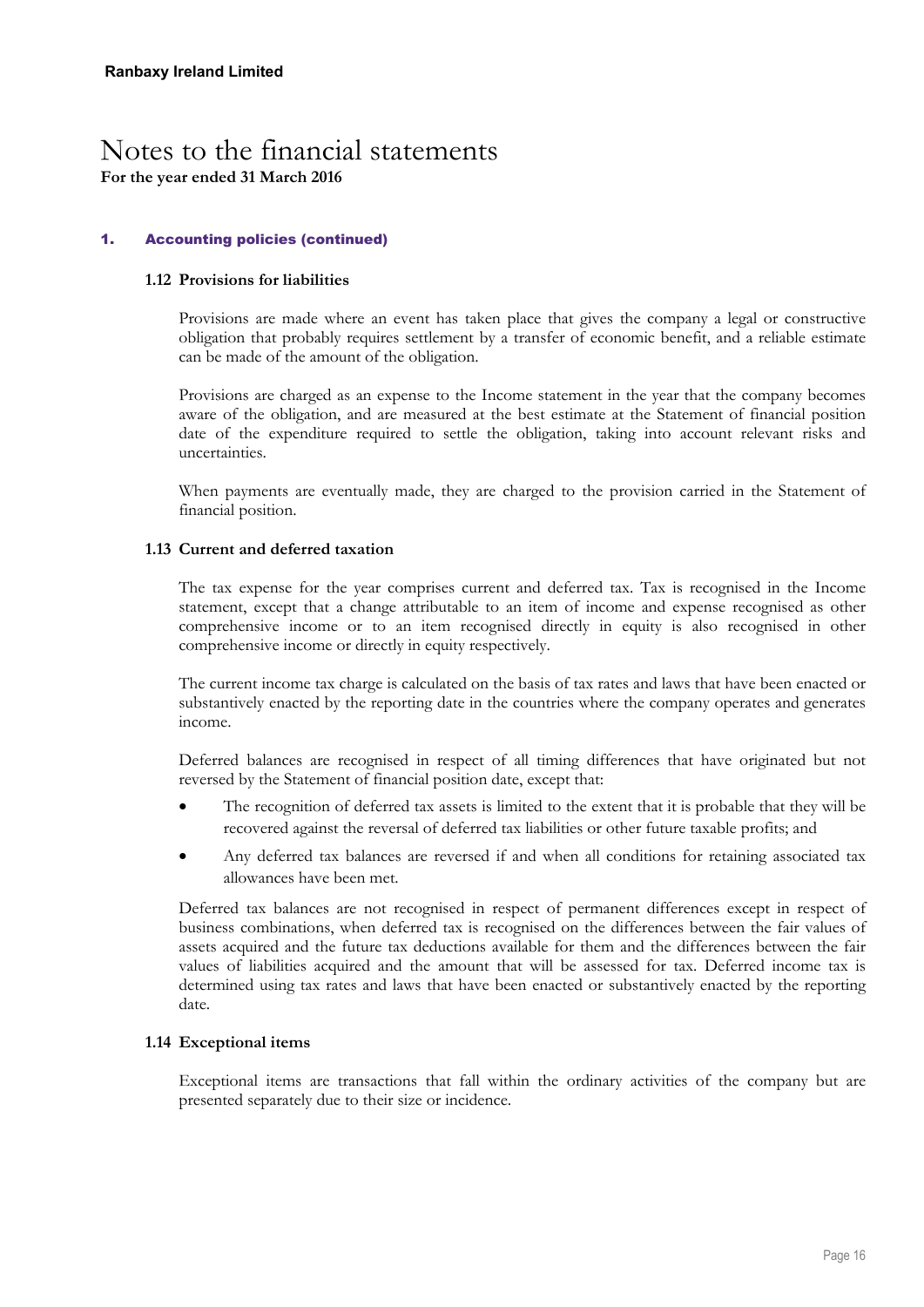**For the year ended 31 March 2016**

#### **2. Judgments in applying accounting policies and key sources of estimation uncertainty**

The following are significant management judgements in applying the accounting policies of the company that have the most significant effect on the financial statements.

#### **Estimation uncertainty**

Information about estimates and assumptions that have the most significant effect on recognition and measurement of assets, liabilities, income and expenses is provided below. Actual results may be substantially different.

#### *Wind-down provision*

The directors have recorded costs that will be incurred in order to wind-down the operations of the company. These costs have been included in the Income Statement and are based on the directors' best estimate of the provision required to settle all obligations related to the wind-down of the company.

#### **Significant management judgement**

The following are significant management judgements in applying the accounting policies of the Group that have the most significant effect on the financial statements.

#### *Impairment of tangible fixed assets*

In assessing impairment, management estimates the recoverable amount of each asset or cash-generating units based on expected future cash flows and uses an interest rate to discount them. Estimation uncertainty relates to assumptions about future operating results and the determination of a suitable discount rate.

#### **3. Turnover**

The analysis of turnover by class of business and geographic market has not been supplied as the directors believe this to be prejudicial to the interests of the company.

#### **4. Profit on ordinary activities before taxation**

The operating profit is stated after charging:

|                                       | 2016        | 2015       |
|---------------------------------------|-------------|------------|
|                                       | €           | €          |
| Government grants amortised           | (363,008)   | (19,008)   |
| Depreciation of tangible fixed assets | 286,875     | 602,763    |
| Impairment of tangible fixed assets   | (5,492,249) |            |
| $Loss/(gain)$ on foreign exchange     | 318,082     | (192, 437) |
| Defined contribution pension cost     | 55,915      | 53,557     |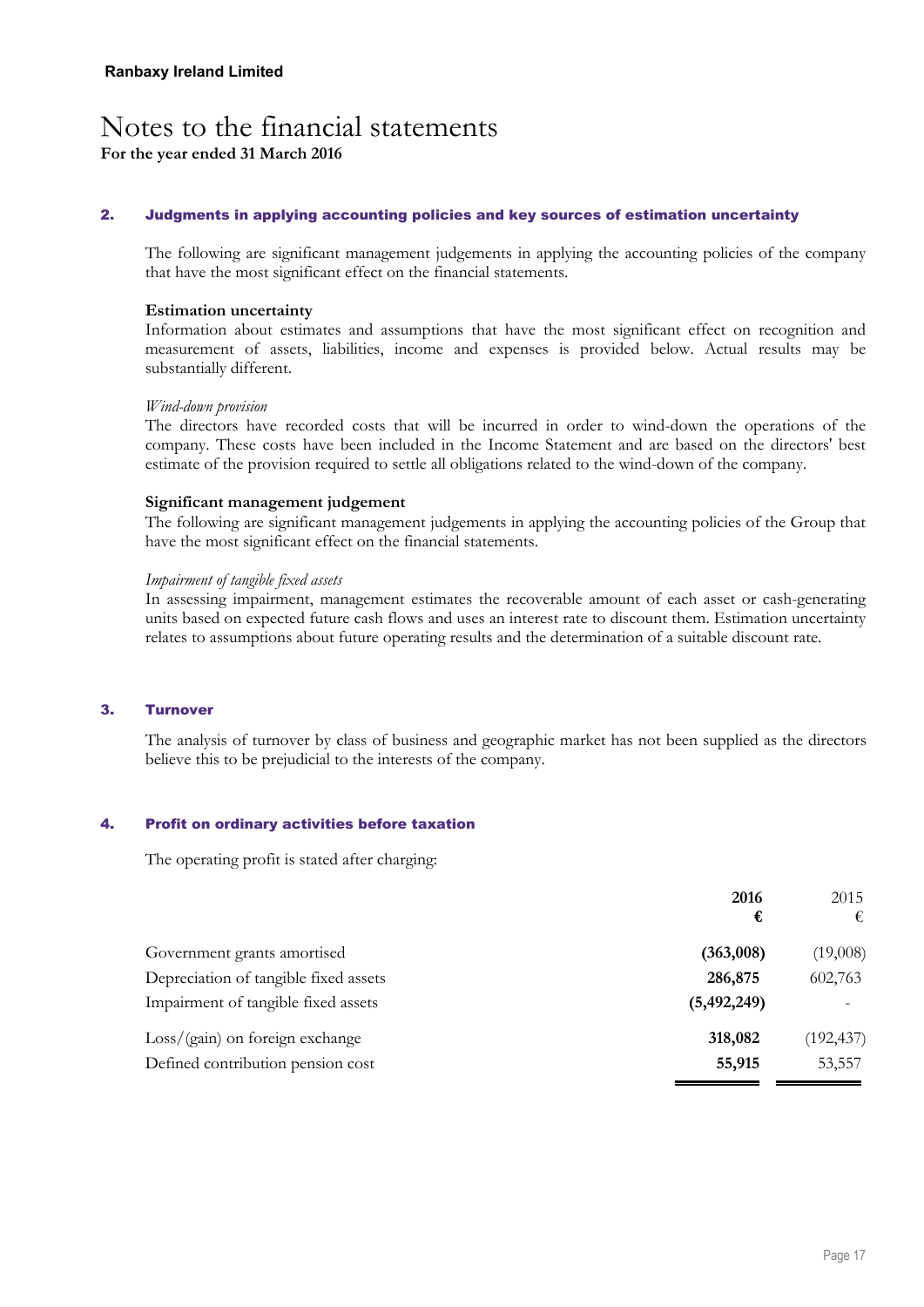#### **5. Auditors' remuneration**

| Fees payable to the company's auditor and its associates for the audit of the |           |           |
|-------------------------------------------------------------------------------|-----------|-----------|
| company's annual accounts                                                     | 26,900    | 30,000    |
| Other assurance services                                                      | 10,000    | 12,000    |
| 6.<br>Interest received and other similar income                              |           |           |
|                                                                               | 2016<br>€ | 2015<br>€ |
| Bank interest receivable                                                      | 104,645   | 50,718    |
| Other income                                                                  | 78,744    | 93,628    |
|                                                                               | 183,389   | 144,346   |
| <b>Directors' remuneration</b><br>7.                                          |           |           |
|                                                                               | 2016      | 2015      |
|                                                                               | €         | €         |
| Directors' emoluments                                                         |           | 72,000    |
|                                                                               |           | 72,000    |

Details of directors' interests in shares are provided in the Directors' report.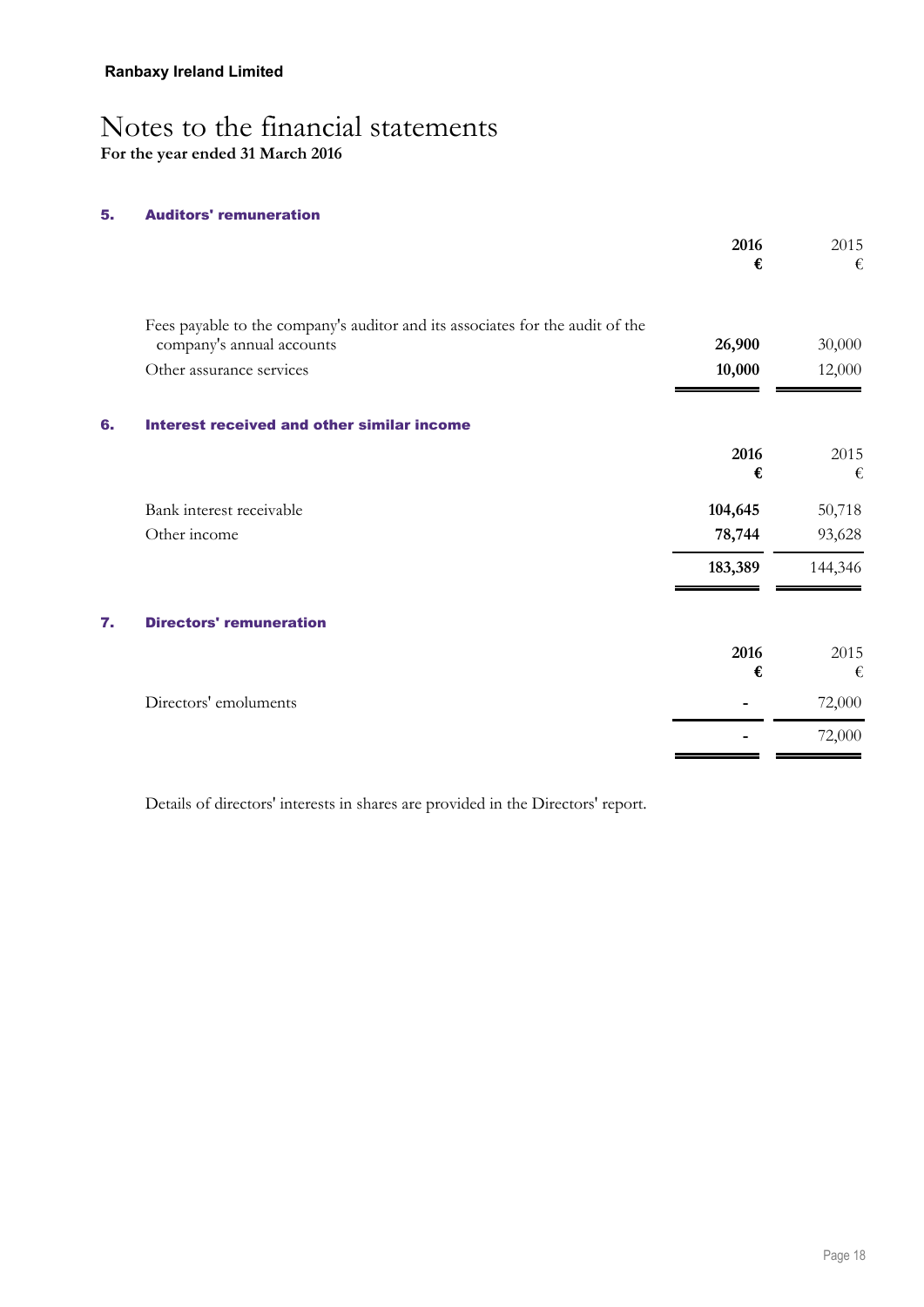#### **8. Employees**

Staff costs, including directors' remuneration, were as follows:

| 2016<br>€ | 2015<br>€ |
|-----------|-----------|
| 5,090,328 | 4,774,498 |
| 529,513   | 506,799   |
| 55,915    | 53,557    |
| 5,675,756 | 5,334,854 |
|           |           |

Capitalised employee costs during the year amounted to  $\epsilon$ NIL (2015 -  $\epsilon$ NIL).

The average monthly number of employees, including the executive directors, during the year was as follows:

|    |                            | 2016<br>No. | 2015<br>No. |
|----|----------------------------|-------------|-------------|
|    | Administration             | 19          | 19          |
|    | Laboratory technicians     | 22          | 22          |
|    | Production                 | 70          | 63          |
|    | Management                 | 10          | 10          |
|    |                            | 121         | 114         |
| 9. | <b>Wind-down provision</b> |             |             |
|    |                            | 2016        | 2015        |
|    |                            | €           | €           |
|    | Provision for the year     | 9,548,943   |             |
|    |                            | 9,548,943   |             |
|    |                            |             |             |

The directors have recorded an estimate of the costs associated with the orderly wind-down of the trade. This is the directors' estimate of the payments that will be required for the orderly winding down of the trade.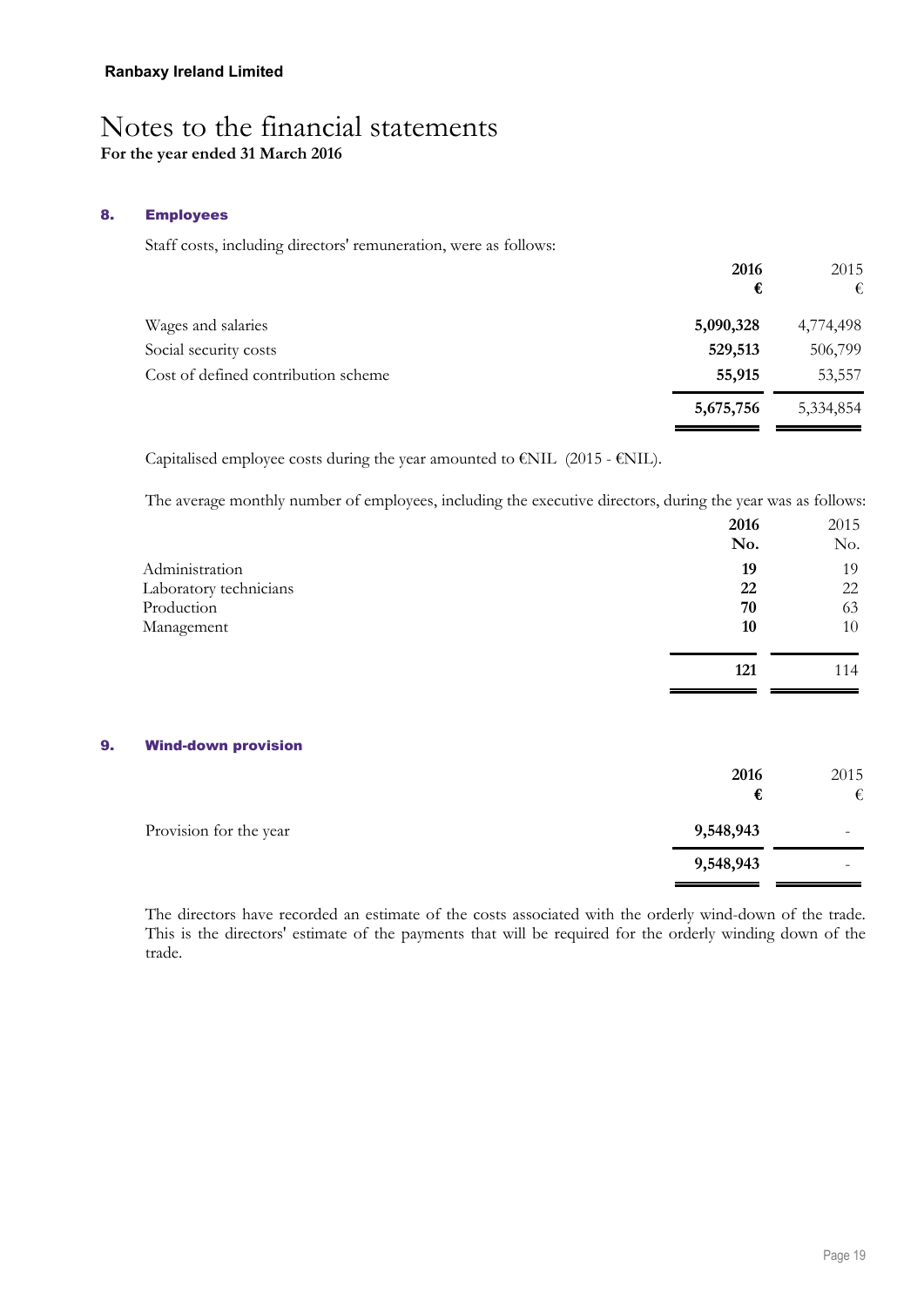#### **10. Taxation**

|                                                         | 2016<br>€  | 2015<br>€ |
|---------------------------------------------------------|------------|-----------|
| <b>Corporation tax</b>                                  |            |           |
| Current tax on profits for the year                     | 115,812    | 408,153   |
| <b>Total current tax</b>                                | 115,812    | 408,153   |
| <b>Deferred tax</b>                                     |            |           |
| Origination and reversal of timing differences          | (255, 956) | (37,276)  |
| <b>Total deferred tax</b>                               | (255, 956) | (37,276)  |
| <b>Taxation on (loss)/profit on ordinary activities</b> | (140, 144) | 370,877   |

#### **Factors affecting tax charge for the year**

The tax assessed for the year is higher than (2015 - lower than) the standard rate of corporation tax in Ireland of 12.5% (2015 - 12.5%). The differences are explained below:

|                                                                                                                           | 2016<br>€   | 2015<br>€ |
|---------------------------------------------------------------------------------------------------------------------------|-------------|-----------|
| (Loss)/profit on ordinary activities before tax                                                                           | (4,076,259) | 3,167,941 |
| (Loss)/profit on ordinary activities multiplied by standard rate of corporation<br>tax in Ireland of 12.5% (2015 - 12.5%) | (509, 532)  | 395,993   |
| <b>Effects of:</b>                                                                                                        |             |           |
| Amortisation (deductible)/not deductible for tax purposes                                                                 | (45,376)    | (2,376)   |
| Expenses not deductible for tax purposes, other than goodwill amortisation<br>and impairment                              | 5,593       | 4,243     |
| Capital allowances for year in excess of depreciation                                                                     | (34, 484)   | 3,953     |
| Impairment not deductible for tax purposes                                                                                | 686,530     |           |
| Additional tax arising on profits chargeable at 25%                                                                       | 13,081      | 6,340     |
| Deferred tax                                                                                                              | (255, 956)  | (37,276)  |
| <b>Total tax (credit)/charge for the year</b>                                                                             | (140, 144)  | 370,877   |

#### **11. Dividends**

|                                   | 2016   | 2015      |
|-----------------------------------|--------|-----------|
| Dividends paid on Ordinary Shares | $\sim$ | 2,000,000 |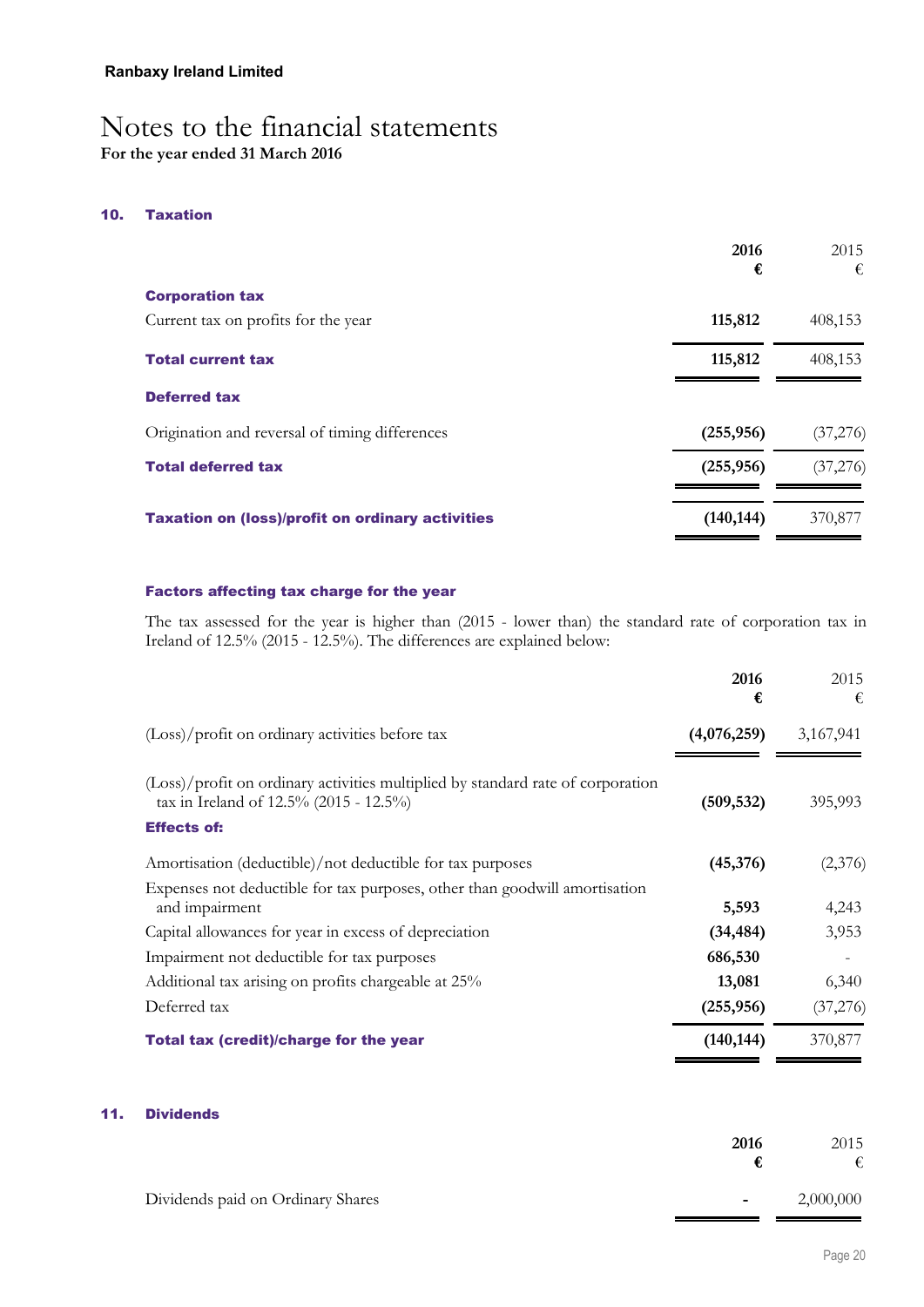**For the year ended 31 March 2016**

#### **12. Tangible fixed assets**

|                             | Freehold<br>land and<br>buildings | Plant and<br>machinery | <b>CIP</b> | Total      |
|-----------------------------|-----------------------------------|------------------------|------------|------------|
|                             | €                                 | €                      | €          | €          |
| <b>Cost or valuation</b>    |                                   |                        |            |            |
| At 1 April 2015             | 3,864,457                         | 9,654,648              | 297,140    | 13,816,245 |
| Additions                   |                                   | 175,479                |            | 175,479    |
| Disposals                   |                                   | (76,270)               |            | (76, 270)  |
| Transfers between classes   |                                   | 297,140                | (297, 140) |            |
| <b>At 31 March 2016</b>     | 3,864,457                         | 10,050,997             |            | 13,915,454 |
| <b>Depreciation</b>         |                                   |                        |            |            |
| At 1 April 2015             | 155,080                           | 5,811,912              |            | 5,966,992  |
| Charge owned for the period | 68,223                            | 218,652                |            | 286,875    |
| Disposals                   |                                   | (33,248)               |            | (33, 248)  |
| Impairment charge (note 1)  | 2,942,847                         | 3,844,255              |            | 6,787,102  |
| <b>At 31 March 2016</b>     | 3,166,150                         | 9,841,571              |            | 13,007,721 |
| <b>At 31 March 2016</b>     | 698,307                           | 209,426                |            | 907,733    |
| At 31 March 2015            | 3,709,377                         | 3,842,736              | 297,140    | 7,849,253  |

Freehold land (€180,000) which is not depreciated is included in land and buildings.

Note 1: Tangible fixed assets were written down to their recoverable amount as a result of the announced wind-down of the plant. In assessing the valuation of land and buildings the directors obtained an independent valuation from a third party valuer. The directors performed an evaluation of each individual item of plant and machinery in assessing the recoverable amount. An impairment loss of €5,492,249 has been recognised in the Income Statement and an impairment loss of €1,294,853 was treated as a revaluation decrease and recorded in the Statement of other comprehensive income as a decrease in the revaluation reserve.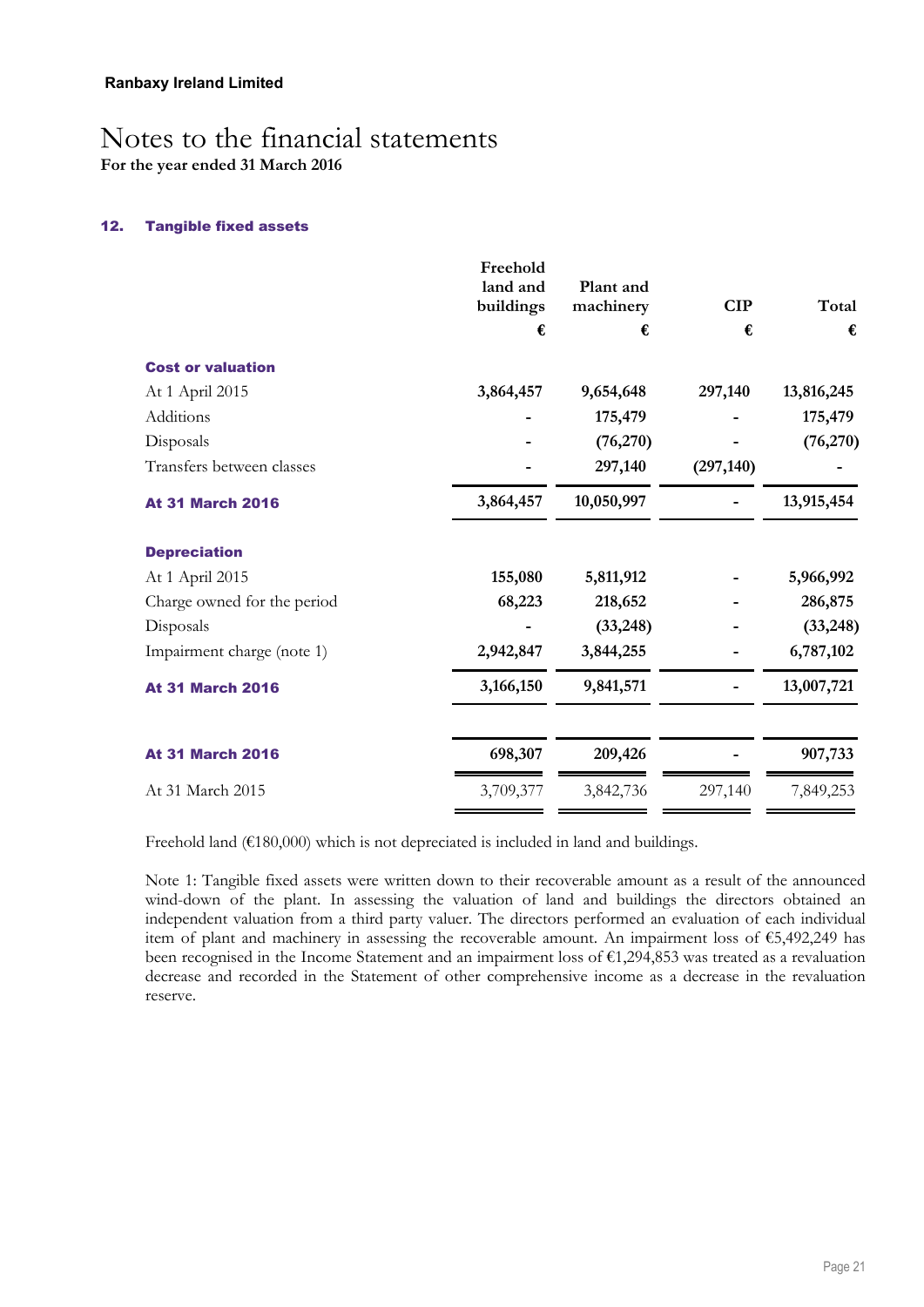**For the year ended 31 March 2016**

#### **12. Tangible fixed assets (continued)**

In respect of prior year:

|                             | Freehold<br>land and | Plant and  |            |            |
|-----------------------------|----------------------|------------|------------|------------|
|                             | buildings            | machinery  | <b>CIP</b> | Total      |
|                             | €                    | €          | €          | €          |
| <b>Cost or valuation</b>    |                      |            |            |            |
| At 1 January 2014           | 3,864,457            | 9,615,957  | 98,341     | 13,578,755 |
| Additions                   |                      | 312,384    | 297,140    | 609,524    |
| Disposals                   |                      | (372, 034) |            | (372, 034) |
| Transfers between classes   |                      | 98,341     | (98, 341)  |            |
| <b>At 31 March 2015</b>     | 3,864,457            | 9,654,648  | 297,140    | 13,816,245 |
| <b>Depreciation</b>         |                      |            |            |            |
| At 1 January 2014           | 86,156               | 5,630,536  |            | 5,716,692  |
| Charge owned for the period | 68,924               | 533,839    |            | 602,763    |
| Disposals                   |                      | (352, 463) |            | (352, 463) |
| <b>At 31 March 2015</b>     | 155,080              | 5,811,912  |            | 5,966,992  |
| <b>Net book value</b>       |                      |            |            |            |
| <b>At 31 March 2015</b>     | 3,709,377            | 3,842,736  | 297,140    | 7,849,253  |
| At 31 December 2013         | 3,778,301            | 3,985,421  | 98,341     | 7,862,063  |

#### **13. Stocks**

|                               | 2016<br>€ | 2015<br>€ |
|-------------------------------|-----------|-----------|
| Raw materials and consumables | 596,904   | 2,734,362 |
| Work in progress              | 704,382   | 530,976   |
| Finished goods                | 2,469,297 | 1,244,397 |
|                               | 3,770,583 | 4,509,735 |

There are no material differences between the replacement cost of stock and the balance sheet amounts.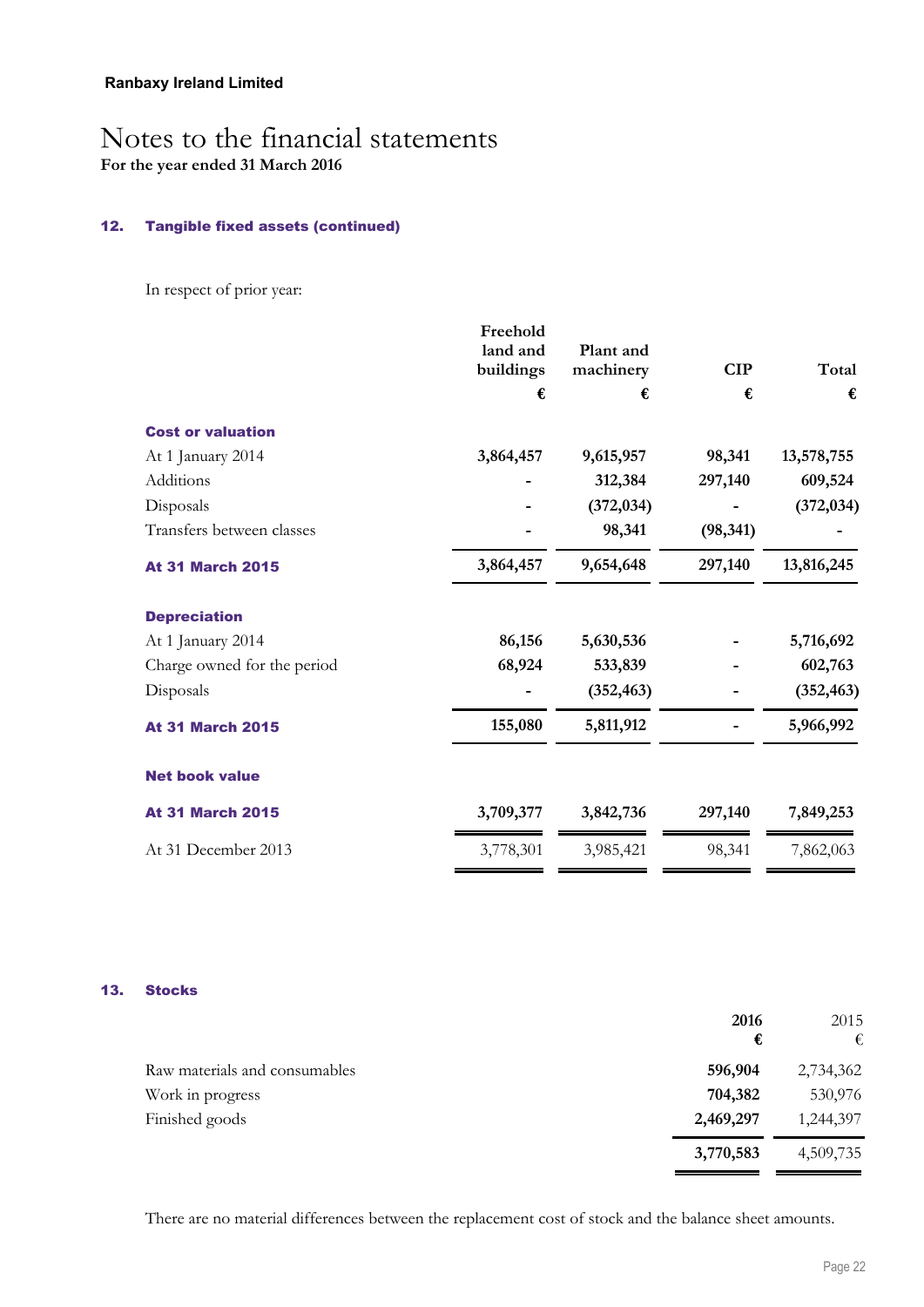#### **14. Debtors**

|                                    | 2016<br>€  | 2015<br>€ |
|------------------------------------|------------|-----------|
| Trade debtors                      | 3,512,017  | 6,518,143 |
| Amounts owed by group undertakings | 9,049,149  | 2,769,362 |
| Prepayments and accrued income     | 78,566     | 104,044   |
|                                    | 12,639,732 | 9,391,549 |

Amounts owed by group undertakings are payable on demand, unsecured and interest free

#### **15. Creditors: Amounts falling due within one year**

|                                    | 2016      | 2015      |
|------------------------------------|-----------|-----------|
|                                    | €         | €         |
| Trade creditors                    | 525,956   | 1,774,483 |
| Amounts owed to group undertakings | 2,518,782 | 3,200,518 |
| Corporation tax payable            | 115,696   | 69,057    |
| PAYE/PRSI                          | 123,372   | 239,065   |
| Other creditors                    | 319,312   | 561,139   |
| Accruals                           | 770,132   | 1,487,267 |
|                                    | 4,373,250 | 7,331,529 |

Amounts owed to group undertakings are payable on demand, unsecured and interest free.

#### **16. Creditors: Amounts falling due after more than one year**

|                            | 2016                     | 2015<br>€ |
|----------------------------|--------------------------|-----------|
| Government grants deferred | $\overline{\phantom{a}}$ | 363,008   |
|                            | $\blacksquare$           | 363,008   |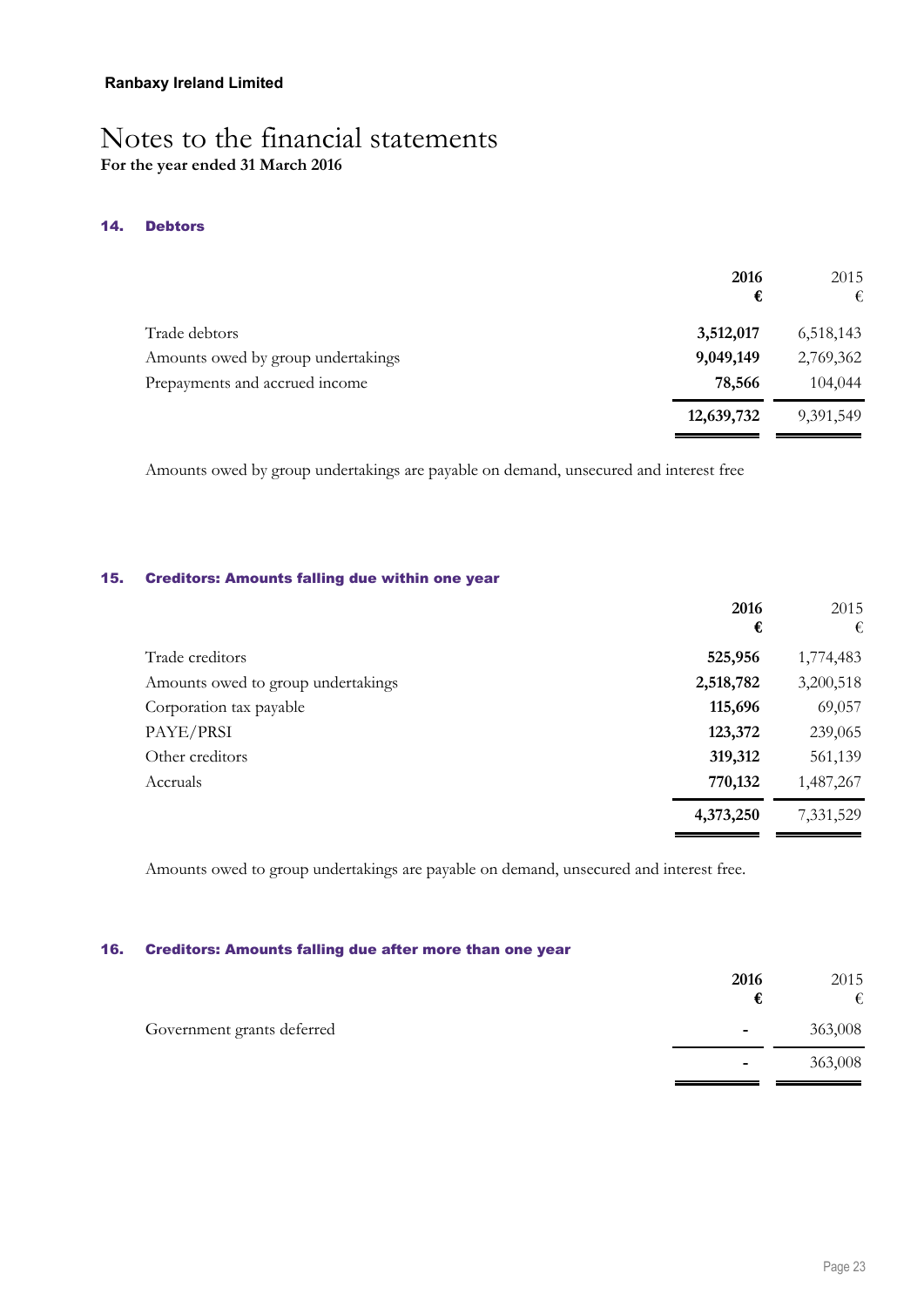#### **17. Provisions for liabilities - deferred taxation**

|                              | Deferred tax |
|------------------------------|--------------|
|                              | €            |
| At 1 April 2015              | 255,956      |
| Credit to the profit or loss | (255, 956)   |
| <b>At 31 March 2016</b>      |              |
| In respect of prior year:    |              |
|                              | Deferred tax |
|                              | €            |
| At 1 January 2014            | 293,232      |
| Credit to the profit or loss | (37, 276)    |
| <b>At 31 March 2015</b>      | 255,956      |
|                              |              |

The deferred taxation balance is made up as follows:

#### **Comprising:**

| Liability | (255,956) |
|-----------|-----------|
|           | (255,956) |

The deferred tax liability principally relates to timing differences between the accounting and tax basis for property, plant and equipment.

#### **18. Provisions for liabilities - wind-down provision**

| Wind-down<br>Provision |
|------------------------|
| €                      |
| 9,548,943              |
| 9,548,943              |
|                        |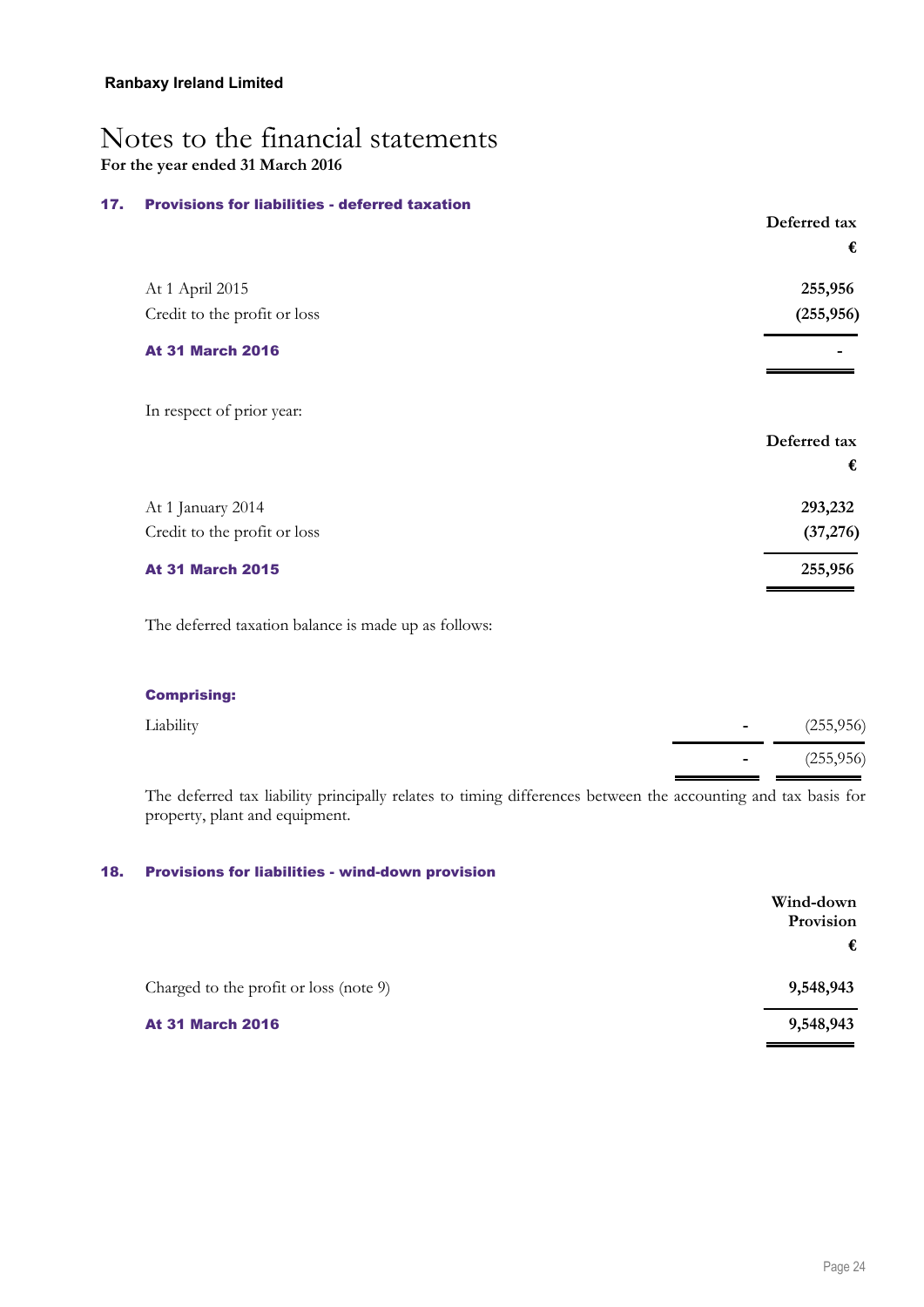**For the year ended 31 March 2016**

#### **19. Share capital**

|                                                          | 2016<br>€  | 2015<br>€  |
|----------------------------------------------------------|------------|------------|
| Authorised<br>10,000,000 Ordinary shares of $£1.26$ each | 12,600,000 | 12,600,000 |
| Allotted, called up and fully paid                       |            |            |
| 5,644,020 Ordinary shares of $£1.26$ each                | 7,111,465  | 7,111,465  |

#### **20. Reserves**

|                                                |                          |              | Capital    |             |
|------------------------------------------------|--------------------------|--------------|------------|-------------|
|                                                | Revaluation              | Profit and   | redemption |             |
|                                                | reserve                  | loss account | reserve    | Total       |
|                                                | €                        | €            | €          | €           |
| At beginning of year                           | 1,294,853                | 9,557,088    | 54,964     | 10,906,905  |
| Profit for the year                            | $\overline{\phantom{a}}$ | (3,936,115)  | ٠          | (3,936,115) |
| Impairment of previously revalued fixed assets | (1,294,853)              |              |            | (1,294,853) |
|                                                |                          | 5,620,973    | 54,964     | 5,675,937   |
|                                                |                          |              |            |             |

The re-nominalisation of the company's share capital from ordinary shares of €1.269738 each to €1.26 each, on 31 December 2001, resulted in a transfer of €54,964 from share capital to the capital redemption reserve fund.

#### **21. Reconciliation of movement in shareholders' funds**

| 2016          | 2015        |
|---------------|-------------|
| €             | €           |
| 18,018,370    | 17,221,306  |
| (3,936,115)   | 2,797,064   |
| (1, 294, 853) |             |
|               | (2,000,000) |
| 12,787,402    | 18,018,370  |
|               |             |

#### **22. Contingent liabilities**

There are no contingencies at the balance sheet date that required provision or disclosure by the company.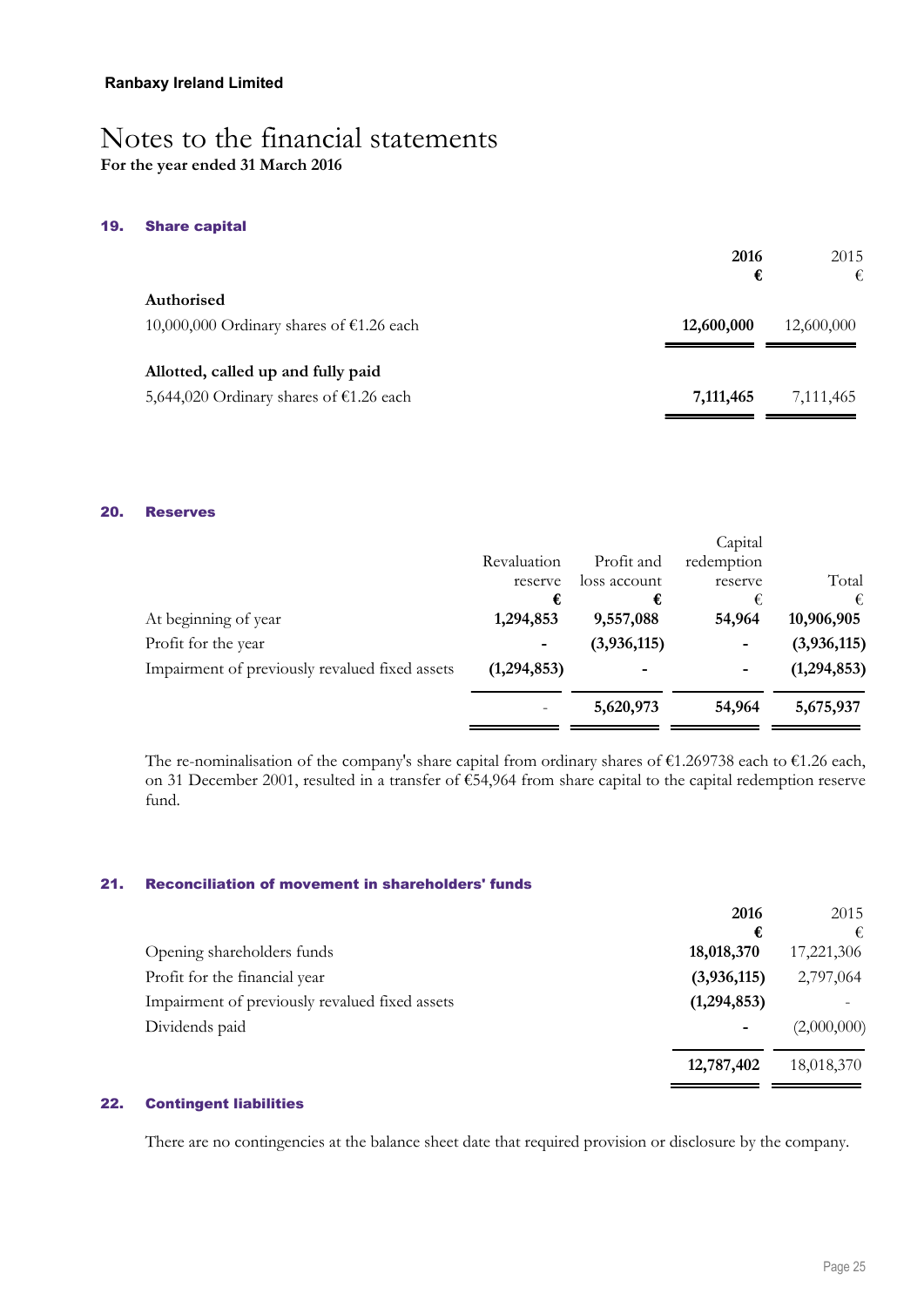**For the year ended 31 March 2016**

#### **23. Capital commitments**

There are no capital commitments at the balance sheet date.

#### **24. Pension commitments**

The company operates a defined contributions pension scheme. The assets of the scheme are held separately from those of the company in an independently administered fund. The pension charge for the year is €55,915 (2015: €53,557).

Contributions amounting to  $\epsilon$ 1,126 (2015:  $\epsilon$ 445) were payable to the scheme and are included in creditors.

#### **25. Related party transactions**

The company has availed of the exemption in FRS 102 from the requirement to disclose details of transactions with fellow group undertakings. Other than transactions with related group undertakings there are no related party transactions requiring disclosure.

#### **26. Ultimate parent undertaking**

On the 25th March 2015, Ranbaxy Laboratories Limited, which was the company's ultimate parent company, was acquired by Sun Pharmaceuticals Industries Limited. Ranbaxy Ireland Limited is a wholly owned subsidiary of Ranbaxy (Netherlands) BV a company registered in the Netherlands, whose ultimate parent company is Sun Pharmaceutical Industries Ltd based in SPARC, Tandalja, Baroda, Gujarat, India, PIN -390020.

The smallest and largest group in which the results of the company are consolidated is that of Sun Pharmaceutical Industries Ltd., incorporated in India. The consolidated financial statements of this group are available to the public and may be obtained from the Company Secretary at the Sun Pharma Advanced Research Centre (SPARC), Tandalja, Akota Road, Vadodra – 390020, Gujarat, India.

#### **27. First time adoption of FRS 102**

The policies applied under the entity's previous accounting framework are not materially different to FRS 102 and have not impacted on equity or profit or loss.

#### **28. Approval of financial statements**

The board of directors approved these financial statements for issue on 29 April 2016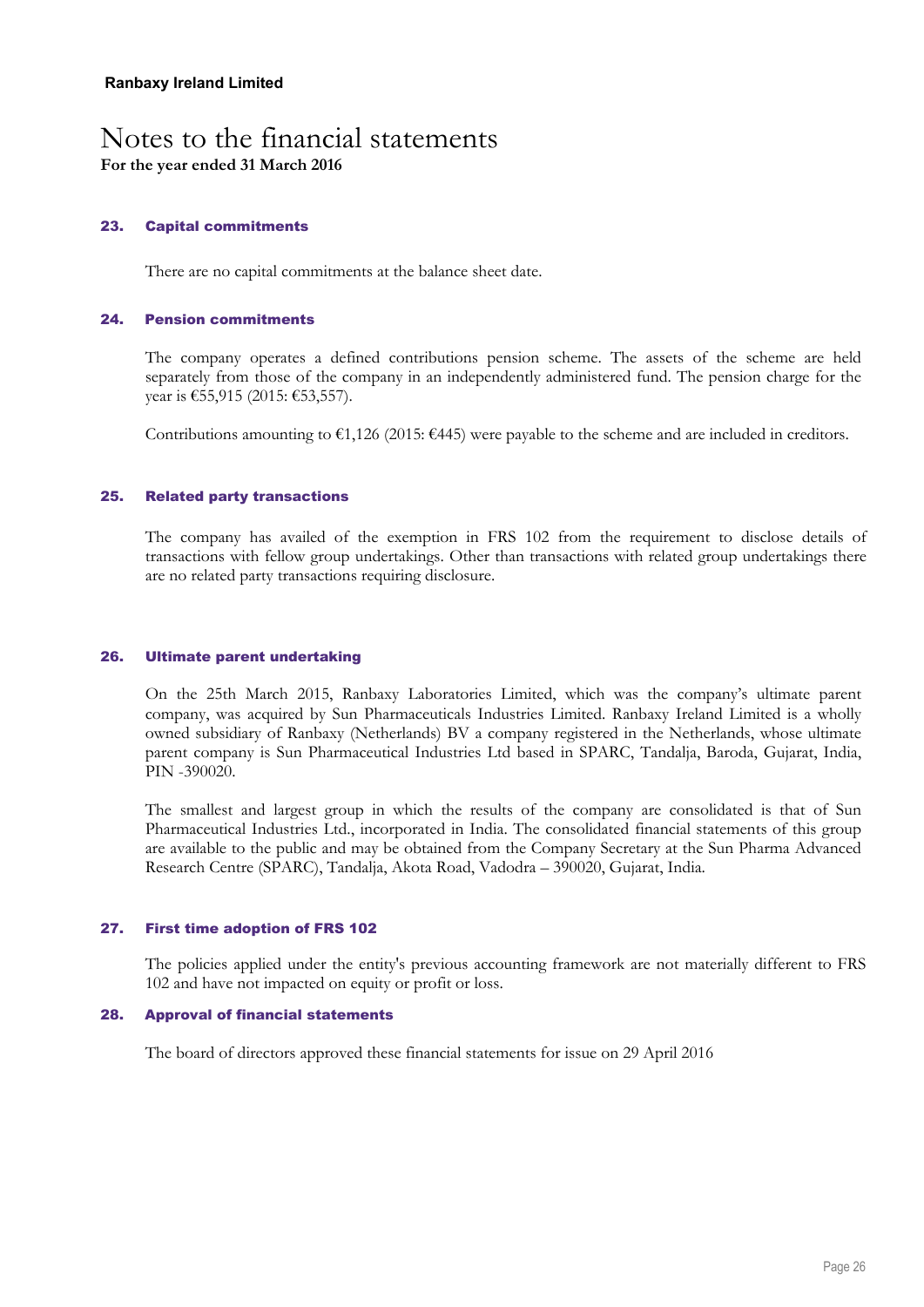**Ranbaxy Ireland Limited**

## Appendix

 **These appendices are for the directors only and do not form part of the Audited Statutory Financial Statements.**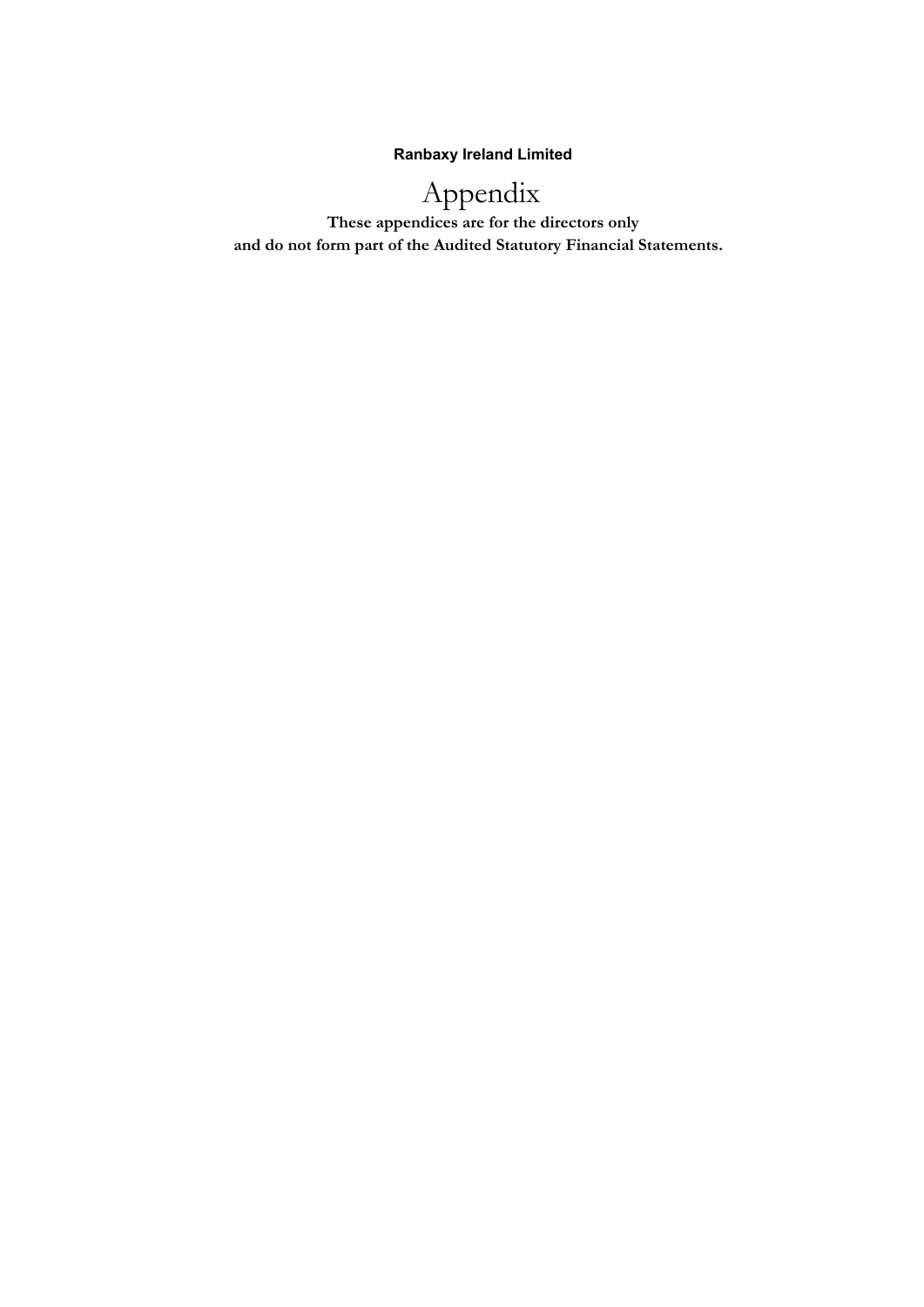## Detailed profit and loss account

**For the year ended 31 March 2016**

|                                      | 2016<br>€      | 2015<br>€    |
|--------------------------------------|----------------|--------------|
| Turnover                             | 45,805,418     | 46,118,849   |
| Cost of sales                        | (23, 346, 208) | (29,074,546) |
| <b>Gross profit</b>                  | 22,459,210     | 17,044,303   |
| <b>Gross profit %</b>                | 49.0 %         | 37.0 %       |
|                                      | 22,459,210     | 17,044,303   |
| <b>Less: overheads</b>               |                |              |
| Administration Expenses              | (26, 718, 858) | (14,020,708) |
| <b>Operating (loss)/profit</b>       | (4,259,648)    | 3,023,595    |
| Interest receivable                  | 183,389        | 144,346      |
| Tax on profit on ordinary activities | 140,144        | (370, 877)   |
| <b>Loss for the year</b>             | (3,936,115)    | 2,797,064    |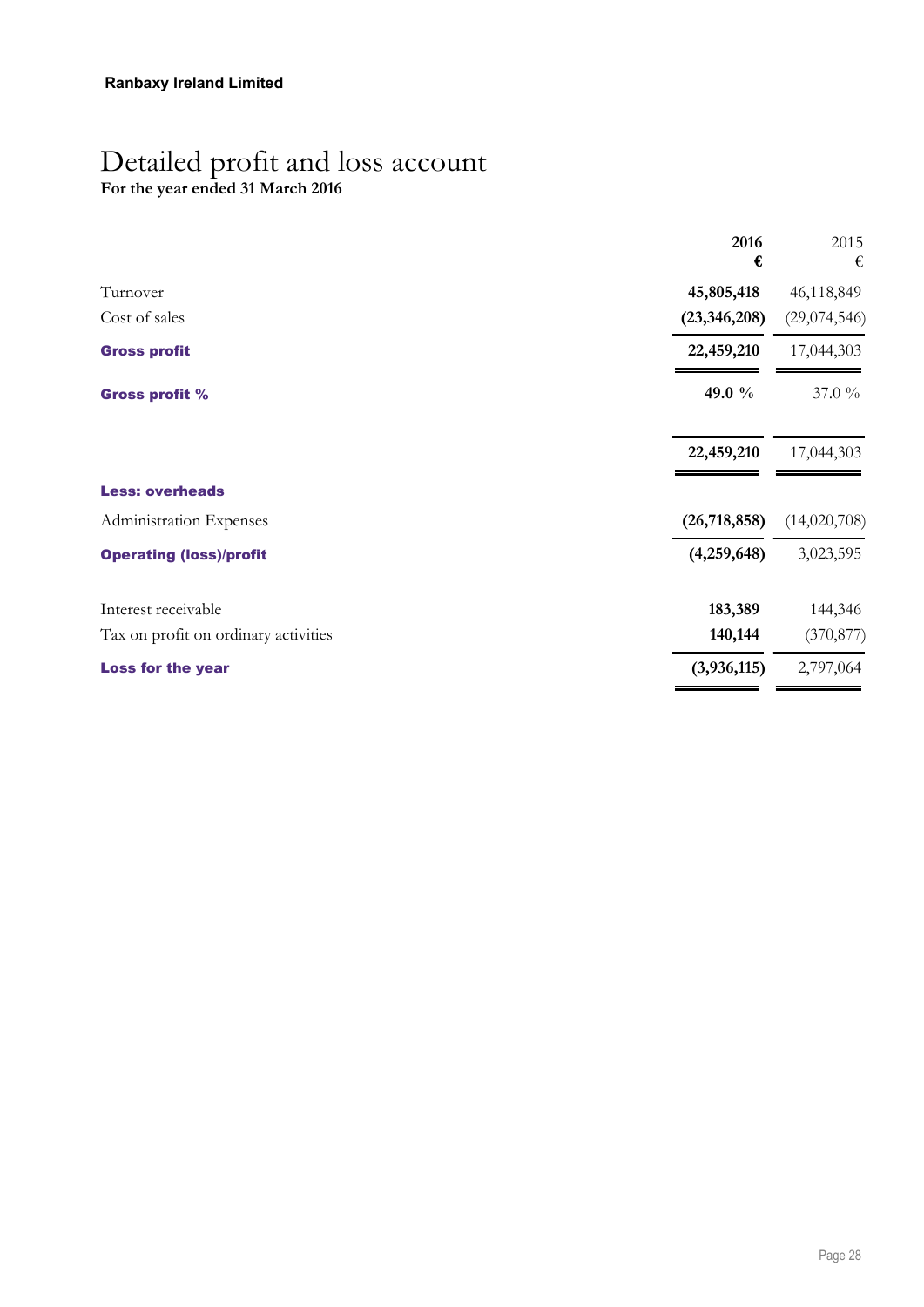## Schedule to the detailed accounts

**For the year ended 31 March 2016**

#### **Turnover**

|                                      | 2016<br>€  | 2015<br>€  |
|--------------------------------------|------------|------------|
| Turnover                             | 45,805,418 | 46,118,849 |
|                                      | 45,805,418 | 46,118,849 |
| <b>Cost of sales</b>                 |            |            |
|                                      | 2016<br>€  | 2015<br>€  |
| Cost of Sales                        | 21,370,297 | 27,382,029 |
| Production and packing labour costs  | 1,975,911  | 1,692,517  |
|                                      | 23,346,208 | 29,074,546 |
| <b>Administration expenses</b>       |            |            |
|                                      | 2016<br>€  | 2015<br>€  |
| Directors salaries                   |            | 72,000     |
| Staff salaries                       | 3,114,417  | 3,009,981  |
| <b>Employers PRSI</b>                | 529,513    | 506,799    |
| Staff pension contributions          | 55,915     | 53,557     |
| Staff training                       | 103,289    | 11,583     |
| Staff welfare                        | 42,935     | 44,930     |
| Commission                           | 2,186      | 1,156      |
| Entertainment                        | 2,060      | 2,305      |
| Travel and subsistence               | 25,339     | 25,324     |
| Product packing development expenses | 54,443     | 74,524     |
| Printing and stationery              | 12,156     | 15,884     |
| Postage                              | 8,523      | 8,170      |
| Telephone                            | 11,083     | 10,922     |
| Advertising and promotion            | 6,192,743  | 7,161,942  |
| Trade subscriptions                  | 5,008      | 4,018      |
| Legal and professional               | 146,724    | 163,107    |
| Auditors' remuneration               | 34,000     | 42,000     |
| Accountancy fees                     | 23,269     | 2,265      |
| Bank charges                         | 3,610      | 3,961      |
| Provision of bad debt                | (337, 873) | 337,873    |
| Sub-total carried forward            | 10,029,340 | 11,552,301 |